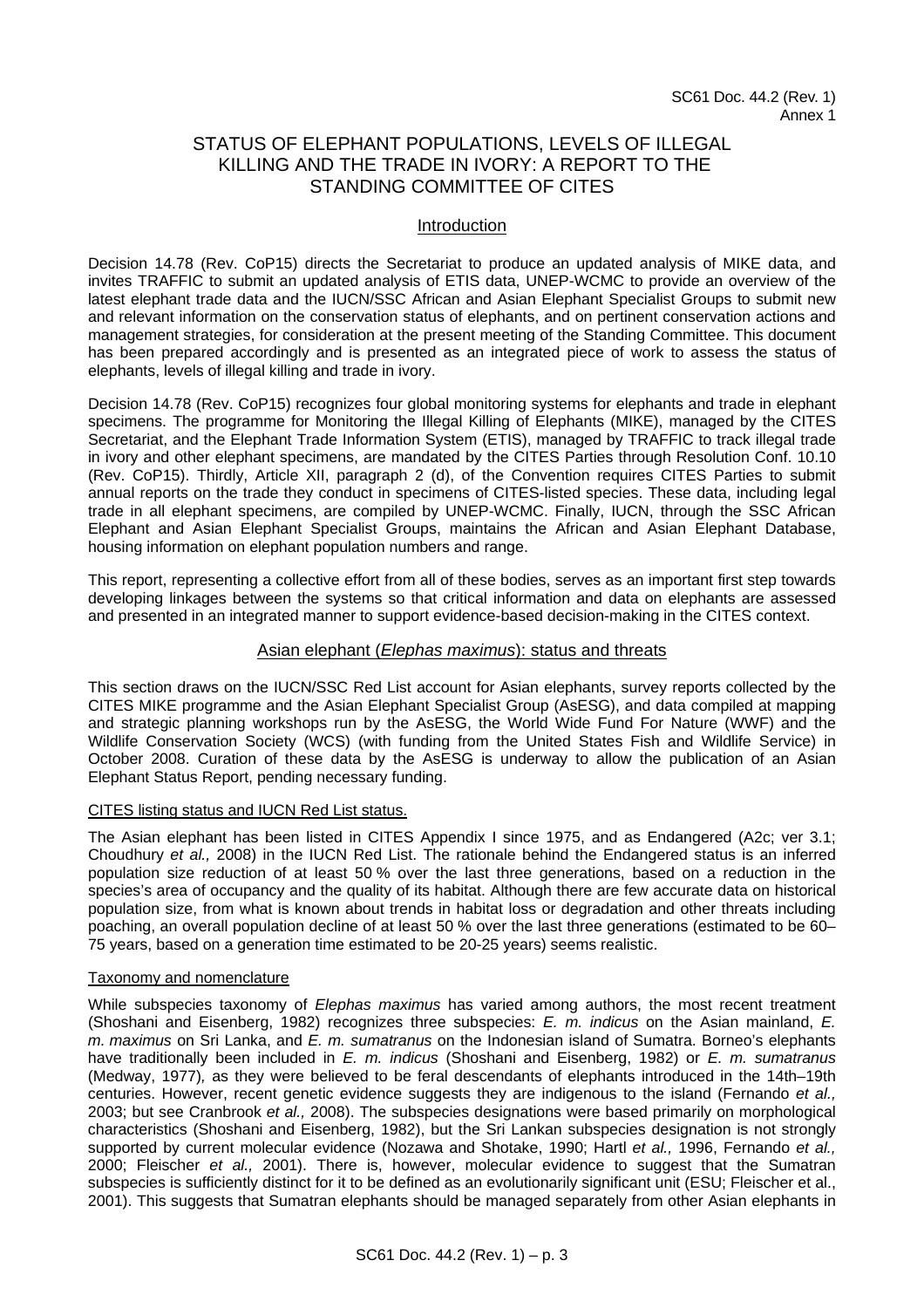captivity, and is also an argument for according particularly high priority to the conservation of Sumatran elephants in the wild. A definitive subspecific classification awaits a detailed range-wide morphometric and genetic study.

### Geographic range

Asian elephants formerly ranged from West Asia along the Iranian coast into the Indian subcontinent, eastwards into Southeast Asia, including Sumatra, Java, and Borneo, and into China at least as far as the Yangtze-Kiang rivers. This former range covered over 9 million km² (Sukumar, 2003). Asian elephants have been extinct in West Asia, Java and most of China for several hundred years. Even within its surviving range in South and Southeast Asia, the species has been in retreat for hundreds if not thousands of years, and generally survives only in highly fragmented populations (Olivier, 1978; Sukumar, 2003; Blake and Hedges, 2004). Asian elephants still occur in isolated populations in 13 range States, with an approximate total range area of 878,639 km² (data from AsESG/WWF/WCS mapping and strategic planning workshops in 2008; [Figure 1\)](#page-2-0), which represents only 10.2 % of the 8,613,003 km<sup>2</sup> historical range for the species as defined by Santiapillai and Jackson (1990). Thus almost 90 % of the species' historical range has been lost. Asian elephants now occur in Bangladesh, Bhutan, India, Nepal, and Sri Lanka in South Asia and Cambodia, China, Indonesia (Kalimantan and Sumatra), the Lao People's Democratic Republic, Malaysia (Peninsular Malaysia and Sabah), Myanmar, Thailand, and Viet Nam in Southeast Asia. Feral populations occur on some of the Andaman Islands (India) and perhaps in Borneo (see under Taxonomy and nomenclature section above; also see [Figure 1\)](#page-2-0).

### Population size and trend

The most recent 'estimate' for the global population size of the Asian elephant was 41,410 to 52,345 animals Sukumar (2003; see also Table 1 in Annex 2). The estimated population size for each country according to Sukumar (2003) is shown in [Table 1.](#page-2-1) More recent data on the status of Asian elephants in the 13 range States were summarized by the AsESG in 2008 (Choudhury *et al.,* 2008) and have been updated for inclusion as Table 2 in Annex 2.

Blake and Hedges (2004) and Hedges (2006) argue that the oft-repeated global population 'estimate' of about 40,000 to 50,000 Asian elephants is no more than a crude guess, which has been accepted littlechanged for a quarter of a century (see Table 1 in Annex 2). They further argue that, with very few exceptions, all that is really known about the status of Asian elephants is the location of some (probably most) populations, in some cases with a crude idea of relative abundance. For large parts of the species' range, the location of the populations, or indeed whether they are still extant, remains unknown. Differences of opinion regarding the status of Asian elephants are due in part to the difficulty in counting elephants in dense vegetation in difficult terrain, different (and sometimes inappropriate) survey techniques being used in different places, and a too-widely held belief that population monitoring is unimportant. In the context of the MIKE programme, it is clear from the elephant population data submitted from Asia that more widespread use of reliable monitoring methods is needed as a matter of some urgency. Nevertheless, whatever the error margins, it appears almost certain that over 50 % of the remaining wild Asian elephants occur in India.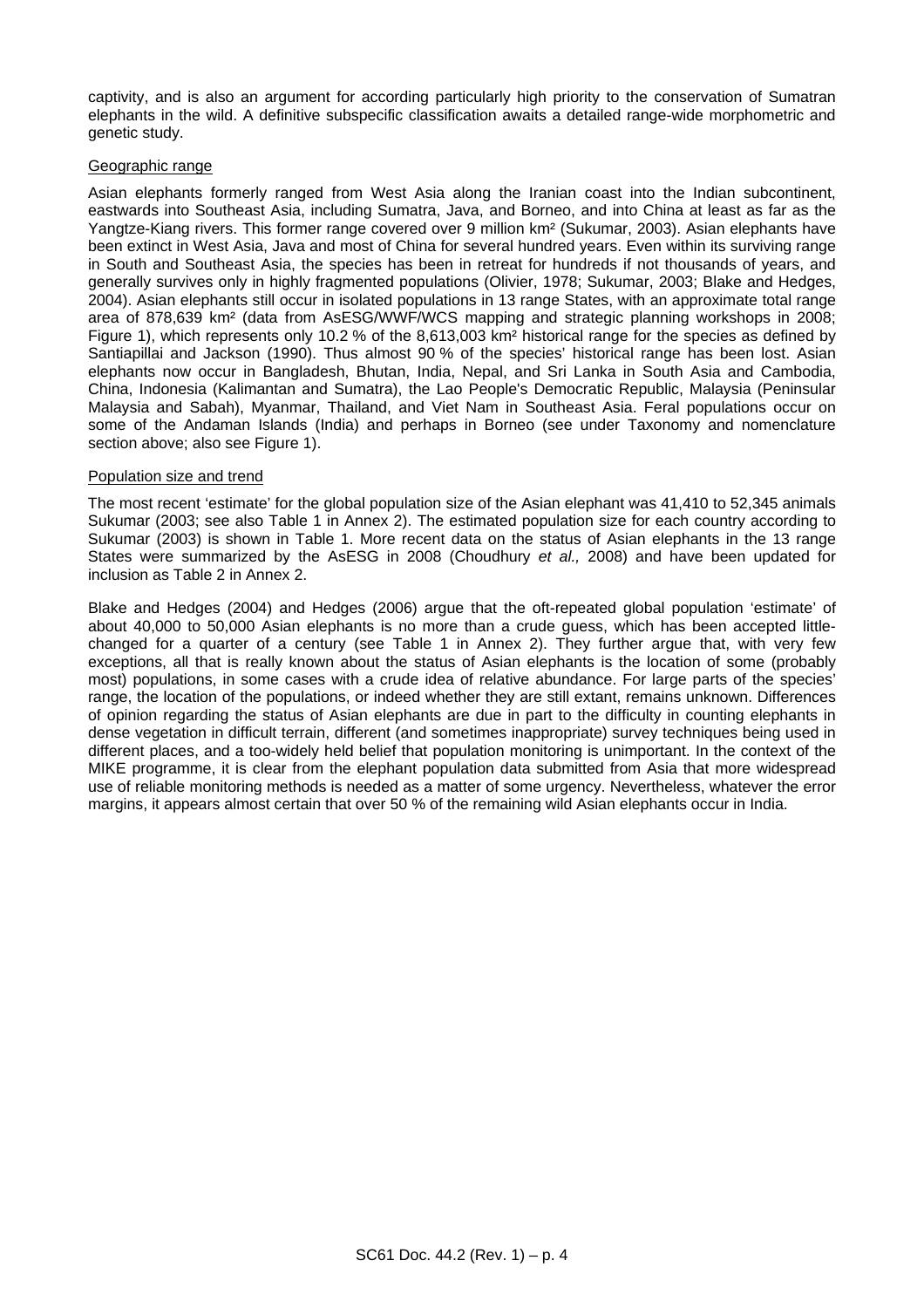

<span id="page-2-0"></span>*Figure 1. Asian elephant range showing all Confirmed, Possible, and Recoverable range categories plus the historical range (source: AsESG/WWF/WCS mapping and strategic planning workshops, October 2008).* 

<span id="page-2-1"></span>*Table 1. Estimated population sizes for Asian elephant populations from Sukumar (2003). More recent data can be found in Table 2 in Annex 2.* 

| <b>South Asia</b> | <b>Range of estimate</b> | <b>Southeast Asia</b>               | Range of estimate |
|-------------------|--------------------------|-------------------------------------|-------------------|
| Bangladesh        | 150-250                  | Cambodia                            | 250-600           |
| <b>Bhutan</b>     | 250-500                  | China                               | 200-250           |
| India             | 26,390-30,770            | Indonesia                           | 2,400-3,400       |
| Nepal             | 100-125                  | Lao People's<br>Democratic Republic | 500-1,000         |
| Sri Lanka         | 2,500-4,000              | Malaysia                            | 2,100-3,100       |
|                   |                          | Myanmar                             | 4,000-5,000       |
|                   |                          | Thailand                            | 2,500-3,200       |
|                   |                          | Viet Nam                            | 70-150            |

The overall trend of the Asian elephant population has been downwards, probably for centuries. This remains the case in most parts of its range, but is especially true in most of the countries of Southeast Asia. Within India, there is evidence that the large population in the Western Ghats in the south of the country has been increasing in recent years due to improved conservation effectiveness.

## **Threats**

The pre-eminent threats to the Asian elephant today are habitat loss, degradation and fragmentation (Leimgruber *et al.,* 2003; Sukumar, 2003; Hedges, 2006), which are driven by an expanding human population, and lead in turn to increasing conflicts between humans and elephants when elephants eat or trample crops, and injure or kill people. Hundreds of people and elephants are killed annually as a result of such conflicts. The long-term future of elephants outside protected areas, as well as in some protected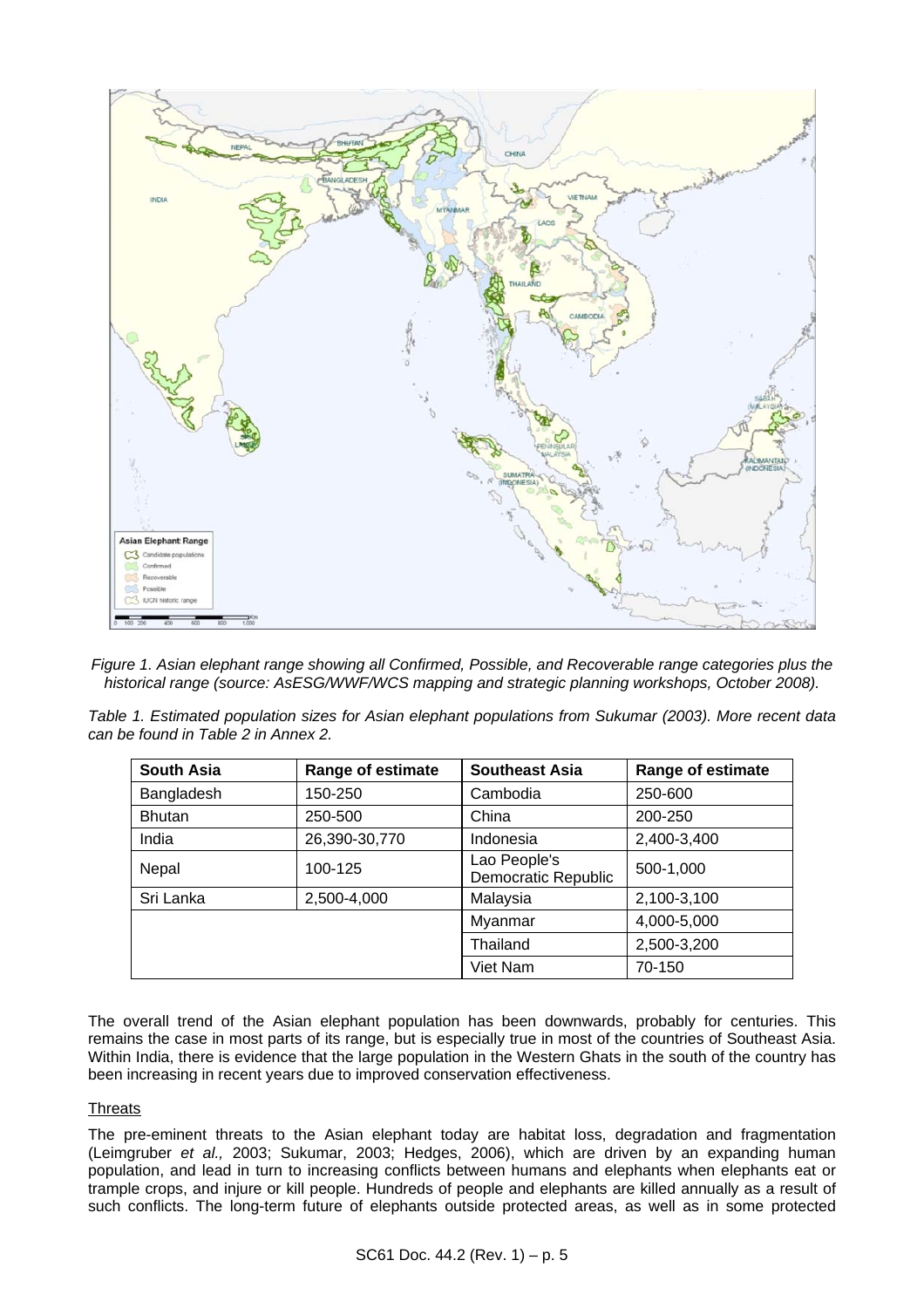areas, is therefore inextricably linked to mitigating such human-elephant conflicts, and this is one of the largest conservation challenges in Asia today (Sukumar, 1992, 2003; Hedges, 2006).

Asian elephants live in the region of the world with the densest human population, which continues to grow at a rate of between 1-3 % per year. Because elephants require much larger areas of natural habitat than most other terrestrial mammals in Asia, they are one of the first species to suffer the consequences of habitat fragmentation and destruction. Because of their great size and large food requirements, elephants cannot co-exist easily with people in areas where agriculture is the dominant form of land use. In extreme cases, elephants have been confined as so-called 'pocketed herds' in small patches of forest in landscapes dominated by people. Such 'pocketed herds' represent an extreme stage in the human-elephant conflict (Olivier, 1978). In other cases elephants have been caught and taken to so-called Elephant Training Centres where they languish, lost to the wild population (Hedges *et al.,* 2005, 2006).

Illegal killing is also a threat in Asia, with elephants killed for a variety of reasons, including ivory, meat and other body parts, and in retaliation for human-elephant conflict. However, reliable estimates of the number of elephants killed illegally and the quantities of ivory and other body parts collected and traded are scarce (Sukumar *et al.,* 1998; Milliken, 2005). It is also important to note that selective removal of tuskers has several implications for the affected populations: sex ratios obviously become highly female biased, genetic variation is reduced, and fecundity and recruitment may decline (Sukumar *et al.,* 1998; Sukumar, 2003). An additional threat to Asian elephants is the illegal international trade in live wild-caught elephants for the circus trade in China and the tourist trade in Thailand. For example, it is known that elephants have been smuggled out of Myanmar into both China and Thailand, including 240 smuggled into Thailand in an 18 month period (Shepherd and Nijman, 2008), which suggests the threat is significant at least for the Myanmar population. More data are needed to set this threat in its proper context.

### Conservation strategies and action plans

The AsESG began the process of compiling an Asian Elephant Strategy in late 2008, working with representatives of range States, NGOs, and other stakeholders; that strategy is still in preparation. Most range States have national action plans but little action has been taken to implement these plans in many places.

## African Elephant (*Loxodonta africana*): Status and threats

This section draws on survey reports collected by the IUCN/SSC African Elephant Specialist Group (AfESG) and the CITES MIKE programme since the publication of the last African Elephant Status Report (Blanc *et al.,* 2007) as well as recent published research to outline the status and major threats to elephants, and the status of conservation strategies. Curation of these data by the AfESG is underway to allow the publication of an African Elephant Status Report in the near future, pending necessary funding.

### CITES listing status and IUCN Red List status

All populations of African elephant have been listed on CITES Appendix I since 1989, except for four national populations that were transferred to Appendix II (Botswana, Namibia and Zimbabwe in 1997, and South Africa in 2000). The African elephant is currently listed as Vulnerable (A2a; Ver 3.1; Blanc, 2008) on the IUCN Red List.

## **Taxonomy**

New research into the genetics of the African elephant (Rohland *et al.,* 2010; Ishida *et al.,* 2011) suggests a potential division of the African elephant into two species. The AfESG is still evaluating these results against their list of outstanding research questions (AfESG, 2003). While a division into two species could have consequences for the status of the species under a number of different regulatory and monitoring regimes, the division would not materially impact the management challenges and necessary actions, which have long been known to be very different for the two subspecies (*Loxodonta africana cyclotis* and *Loxodonta africana africana*) in forest and savannah habitats.

## Geographic range

African elephants are assumed to have been widely distributed south of the Sahara prior to colonial times. Today, African elephants are believed to occur in 37 range States, although their continued presence in two of those countries (namely Senegal and Somalia) is uncertain. Continental range covers approximately 3,335,827 km² or 22 % of the continent, according to the most recent assessment of elephant range in the African Elephant Status Report 2007 (AESR 2007; Blanc *et al.*, 2007). Only 31 % of this range is protected and only 51 % has been surveyed. The distribution of elephants varies considerably across the four regions, with small fragmented populations in West Africa and large undisturbed areas of range in southern Africa.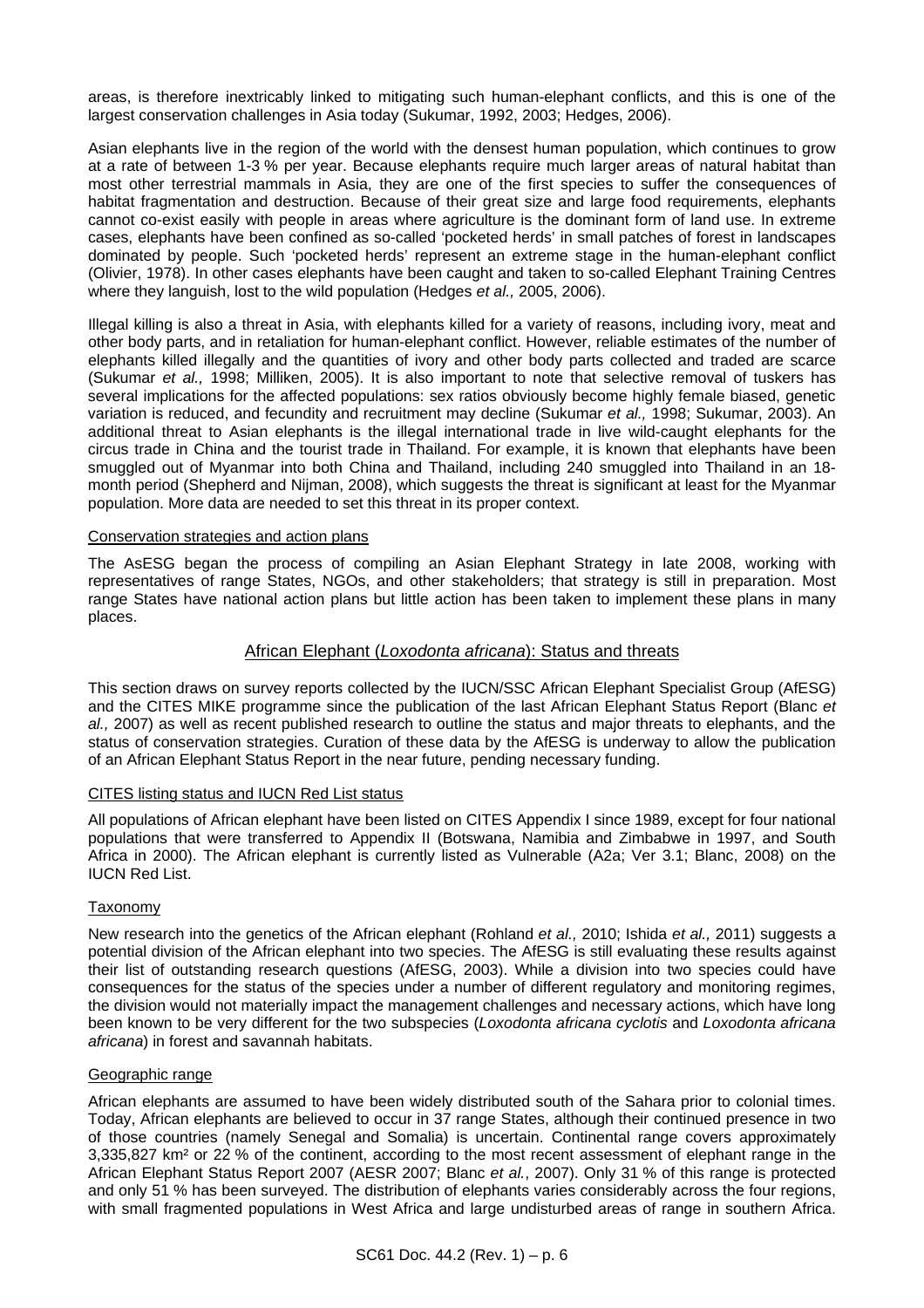Detailed knowledge of elephant distribution is poor, but improving, in Central Africa. Of concern is the increasing fragmentation of elephant habitats across many parts of its range, leading to possible compression of elephant populations. African elephant distribution is outlined in [Figure 2](#page-5-0).

### Population status

According to the AESR 2007, the most recent comprehensive assessment of elephant numbers available, there may be between 472,269 and 689,671 elephants on the African continent. Even though these figures only relate to approximately 50 % of the estimated range, the actual total is not likely to differ significantly from these totals.

Elephant numbers in each subregion as reported in AESR 2007 are outlined in Table 2 below, while estimates at the national level can be found in Table 3 in Annex 2. Details on the methodology used to pool estimates into subregional and continental totals can be found in the Data Types and Categorization section of the AESR 2007 (Blanc *et al.,* 2007). Southern Africa holds the largest known number of elephants in any subregion, followed by Eastern Africa and Central Africa. The quality of data varies significantly across subregions, with Central Africa's subregional estimates in the Possible and Speculative categories being very large compared to other subregions.

*Table 2. Continental and subregional estimates of elephant populations in Africa. Also shown are measures of coverage and data quality (AESR 2007).* 

| <b>SUBREGION</b>      | <b>ELEPHANT NUMBERS</b> <sup>1</sup> |                 |                 | <b>RANGE</b><br><b>AREA</b> | % OF<br><b>CONTINENTAL</b> | % OF RANGE<br><b>ASSESSED</b> | $ Q ^2$ |      |
|-----------------------|--------------------------------------|-----------------|-----------------|-----------------------------|----------------------------|-------------------------------|---------|------|
|                       | <b>DEFINITE</b>                      | <b>PROBABLE</b> | <b>POSSIBLE</b> | <b>SPECULATIVE</b>          | (km <sup>2</sup> )         | <b>RANGE</b>                  |         |      |
| <b>Central Africa</b> | 10.383                               | 48,936          | 43,098          | 34,129                      | 975.079                    | 29                            | 52      | 0.22 |
| Eastern Africa        | 137,485                              | 29,043          | 35.124          | 3,543                       | 880.063                    | 26                            | 45      | 0.36 |
| Southern Africa       | 297,718                              | 23,186          | 24,734          | 9,573                       | 1,305,140                  | 39                            | 53      | 0.48 |
| <b>West Africa</b>    | 7,487                                | 735             | 1,129           | 2,939                       | 175,545                    | 5                             | 66      | 0.44 |
| <b>TOTAL</b>          | 472,269                              | 82.704          | 84,334          | 50,364                      | 3,335,827                  | 100                           | 51      | 0.41 |

<span id="page-4-0"></span>l *1 For further information on the categorization of data, please refer to p6-16 of the AESR 2007.* 

<span id="page-4-1"></span>*<sup>2</sup> IQI: Information Quality Index. This index quantifies overall data quality at the regional level based on the precision of estimates and the proportion of assessed elephant range (i.e. range for which estimates are available). The IQI ranges from zero (no reliable information) to one (perfect information). See the AESR 2007 for details on how the IQI is calculated.*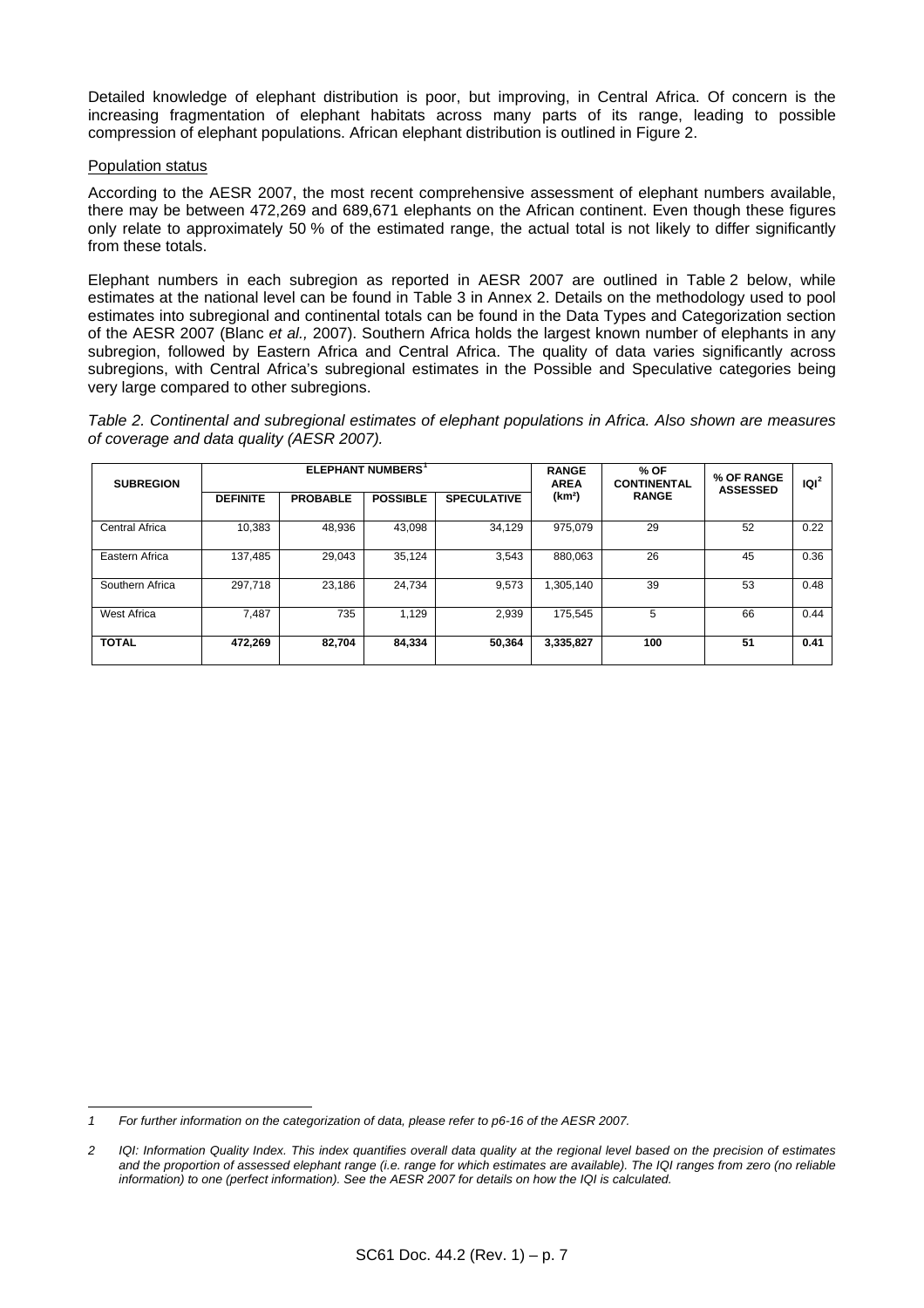

*Figure 2. Elephant range in Africa showing known, possible and doubtful range (Blanc et al., 2007).*

<span id="page-5-0"></span>Since the publication of the AESR 2007, a large number of elephant population surveys have been conducted (see Table 4 in Annex 2). Some of the more notable surveys are noted below.

In Central Africa, a series of surveys of key gorilla populations have provided refined knowledge of elephant distribution and density in a number of important forest landscapes (e.g. Maisels *et al.,* 2010). Annual aerial surveys have been conducted in Zakouma National Park in Chad (Fay *et al.,* 2006 & Potgieter *et al*., 2009; 2010; 2011), demonstrating a severe decline in elephant populations, likely due to poaching, although it is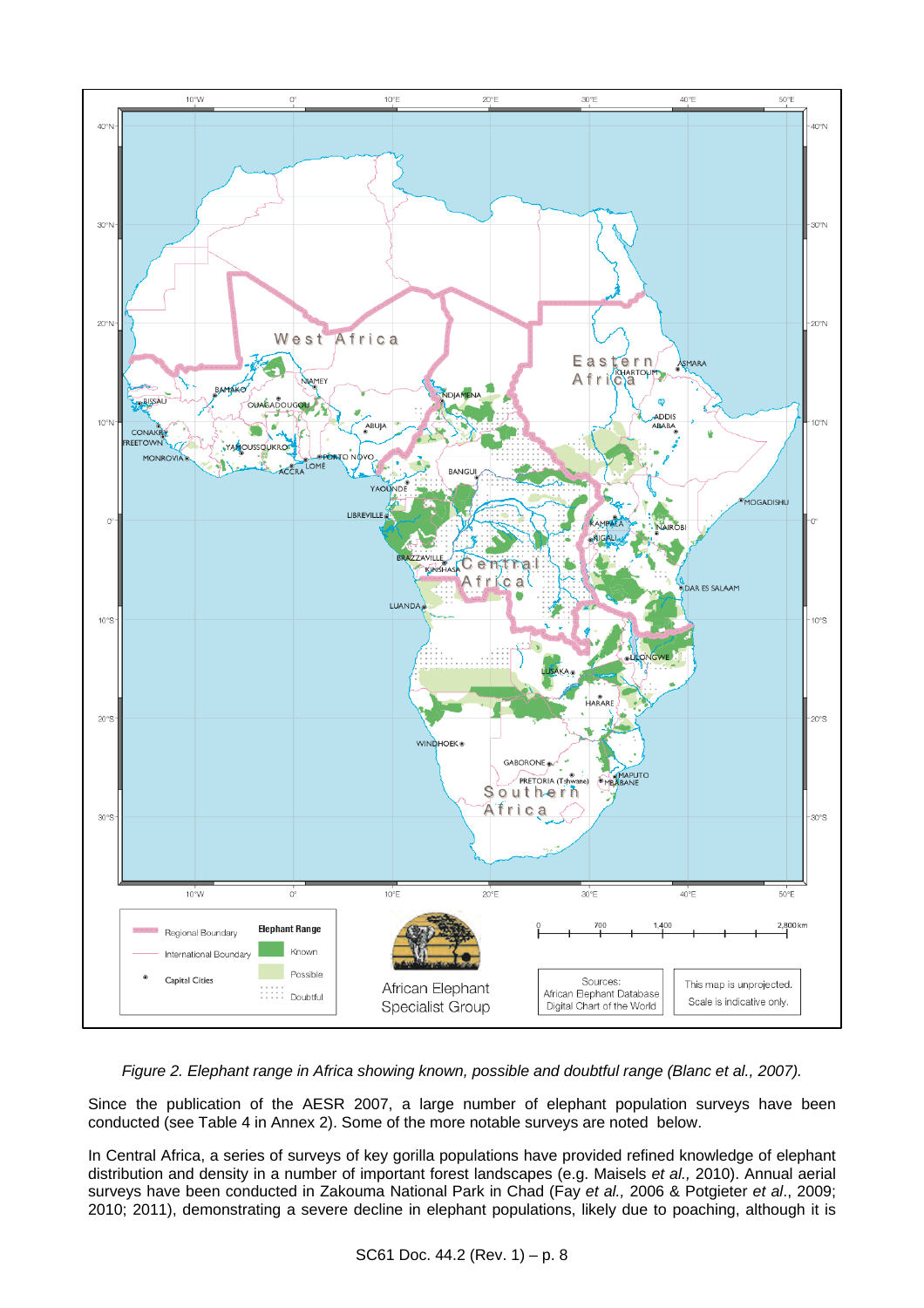possible that there has been some movement to other parts of the country. The presence of the Lord's Resistance Army in southeastern Central African Republic has prevented any survey of potentially important elephant populations in that region (Luhunu pers. comm.). Hart (2009) concluded that, in the Democratic Republic of the Congo, there are likely to be only six populations with more than 500 elephants, with all other populations being defined as remnant. This information, combined with information from experts operating on the ground throughout the country, signals substantial declines across many important elephant populations.

In eastern Africa, a number of key populations have been surveyed in recent years, including the first systematic surveys of elephants in the Sudan since the 1980s (Grossman *et al.,* 2008; Fay *et al.,* 2007), which confirmed important populations in southern Sudan. In the United Republic of Tanzania, a national aerial count of six important ecosystems was undertaken (TAWIRI, 2009). Notable was the apparent decline of the population in the Selous ecosystem by approximately 30,000 elephants since the last count in 2006. This is likely to be due to problems with the 2006 count resulting in an overestimate, but other reasons such as illegal killing and migration of elephants outside the survey area cannot be ruled out.

In southern Africa, a survey of the Niassa Reserve (Mozambique) in 2009 recorded an increase in numbers (Craig, 2009), but it is unknown whether this was due to an actual increase in the population, immigration from the United Republic of Tanzania or elsewhere in Mozambique, or a combination thereof. Carcass ratios in a number of bordering concessions were high, which could indicate high levels of poaching and potential compression into the relatively secure Niassa Reserve. A partial aerial survey of northern Botswana has been conducted this year by Elephants Without Borders, the first since 2006. The other major national population in southern Africa, namely that of Zimbabwe, has not been comprehensively surveyed for many years. South Africa continues to survey all her elephant populations on an annual basis. Zambia conducted a national survey in 2008 (Simukonda, 2009) and has demonstrated a renewed commitment to monitoring her elephant populations. A major data gap exists for Angola, with no comprehensive elephant surveys since the 1980s.

Very few new reports are available from West Africa, but reliable surveys of the Taï (Côte d'Ivoire) and Sapo (Liberia) populations have been successfully completed in recent years. A planned survey of the WAPOK complex, the largest population in the subregion, spanning parts of Burkina Faso, Benin, Togo and Niger, had to be postponed owing to civil unrest in the region (Massalatchi, pers. comm.).

Resource challenges have prevented the integration of results from these surveys into the national and subregional estimates presented in Annex 2. In addition, challenges remain in the analysis of elephant population trends over the entire range, as well as in reliable surveys of elephant populations in large forest sites.

## **Threats**

A number of protected areas and key elephant habitats suffer from human encroachment, including illegal logging, settlement and livestock grazing (e.g. Plumptre *et al.,* 2010; Omondi *et al.,* 2007; Steel *et al.*, 2007). In Central Africa, roads in unprotected areas act as effective barriers to elephant movement and elephant abundance increases with distance from roads (Stokes *et al.,* 2010; Blake *et al.,* 2008). These roads are often built in order to access oil or timber concessions. There is evidence that well-managed concession areas can provide refuge to forest elephants in an otherwise insecure landscape (Kolowski, 2010; Clark *et al.,* 2009; Weinbaum *et al.,* 2007; Stokes *et al.,* 2010). This finding merits more attention and may offer promise for collaboration with the extractive industries in this region and beyond.

Concerns over the impact of local overabundance of elephants have continued to elicit a great deal of debate and research in southern Africa. A special task force of the IUCN/SSC AfESG published a comprehensive review of options for managing the impact of locally overabundant elephants (Balfour *et al.,* 2007). In South Africa, the government convened a panel of experts in 2006 to examine elephant management options, resulting in a comprehensive scientific assessment of various elephant management strategies (Mennell & Scholes, 2007). Following this assessment, the government has identified a number of different management options for their largest elephant population in Kruger National Park. Culling, while listed as a last resort option, has not been ruled out.

Human-elephant conflict (HEC) remains one of the primary challenges for elephant conservation throughout the species' range. While few studies have been carried out in Central Africa on the topic, it is clear that this problem is widespread in both forest and savannah habitats. In some areas, such as the Central African Republic and the Democratic Republic of the Congo, high levels of insecurity have made it difficult for the government to address the problem. In eastern and southern Africa, settlement and human activities in wildlife corridors and other important habitats, including livestock grazing, are leading to increased isolation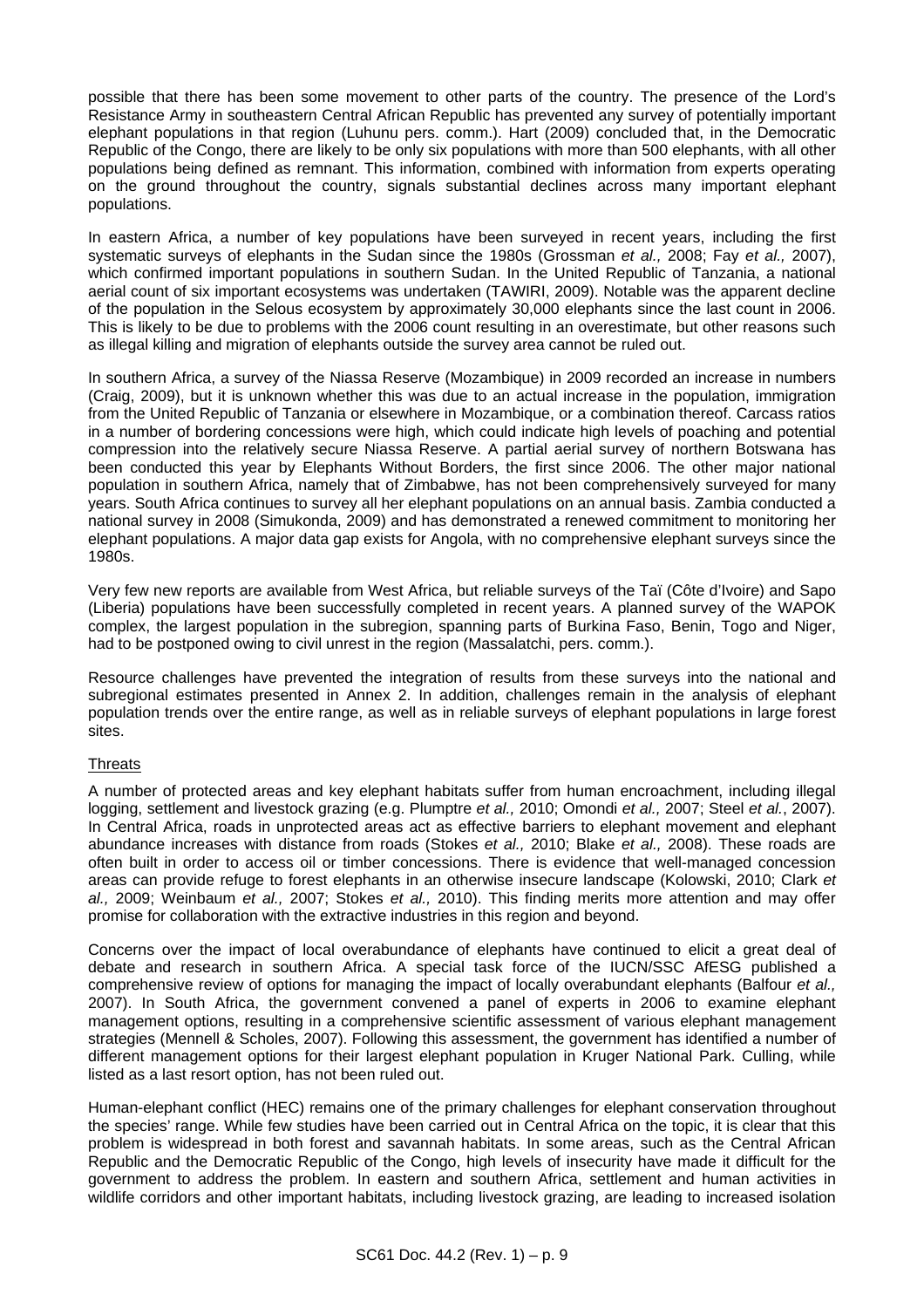of elephant populations in many protected areas and increasing levels of HEC (KWS & TAWIRI, 2010; Omondi *et al.,* 2010). This conflict is in some cases exacerbated by the influx of immigrant settlers with a hostile attitude to elephants (Jones *et al.,* 2007). Many elephant habitats in West Africa are experiencing severe fragmentation and human encroachment (Ouattara *et al.,* 2010; Nakandé *et al.,* 2007), and in dry areas, competition for water and pasture can be severe and is exacerbated during drought years (Douglas-Hamilton & Wall, 2009; Hibert *et al.,* 2010). The direct economic costs of the conflict can be substantial (Ngene & Omondi, 2009). As a result, large numbers of elephants are killed each year as part of problemanimal control (Edjang Miko, 2009; Campfire, 2007; Niskanen, 2009; WWF, 2008; Hoare, 2007). Lack of policies and institutional support for mitigating impacts is a significant constraint for dealing with the problem. Despite general consensus on the failure of most centralized compensation schemes (IUCN, 2003), a number of range States are again considering implementing such schemes. Self-insurance schemes, such as those piloted in Namibia and Guinea, may be more successful (Lamarque *et al.,* 2009). Human-elephant conflict is exacerbated by habitat loss and fragmentation, but also by the lack of opportunities for affected communities to benefit from legal uses of wildlife, whether consumptive or non-consumptive (Sitati & Tchamba, 2008; Wilungula Balongelwa, 2008). Landscape-level approaches, which combine land-use planning with increased benefit distribution to impacted communities, are necessary for successful HEC mitigation (Agreco, 2008; Metcalfe & Kepe, 2008).

A recent study into the trade in elephant meat in Central Africa (IUCN, in press), conducted under the auspices of the MIKE programme, has shown that, while elephants are primarily hunted for ivory, elephant meat may be a significant by-product. Research is also being undertaken on this topic in eastern Africa (BEAN 2010) and southern Africa (Lindsey *et al.,* 2011).

Illegal killing of elephants has risen to alarming levels in many parts of Central Africa. Both the MIKE analysis for the 15th meeting of the Conference of the Parties to CITES (CoP15, Doha, 2010) (Burn *et al.*, 2010) and the 2011 update (the present document) show that Central Africa remains the subregion with the highest poaching pressure on the continent. Likewise, ETIS analyses have consistently pointed to Central Africa as the source of large volumes of illicit ivory, with the Democratic Republic of the Congo and Nigeria (from where ivory of primarily Central African origin is traded) identified as two of the three countries most heavily implicated worldwide in illicit ivory trade (Milliken *et al.*, 2007; 2009). While the dynamics influencing poaching differ in each country, the situation has been exacerbated by armed conflict and weak law enforcement. There are also concerns about populations in eastern Africa, with recent information about changing demographic structure of the Samburu elephant population in Kenya indicating the results of high poaching pressure (Douglas-Hamilton & Wittemyer, pers. comm.) Carcass ratios from recent surveys in some sites in Botswana, Mozambique, Zambia and Zimbabwe also indicate the existence of poaching pressure (Simukonda, 2009; Dunham, 2008; Botswana MIKE report, 2009; Mesochina *et al.,* 2008; Craig, 2009).

### Conservation strategies and actions

In March 2010, the African elephant range States unanimously adopted a continental African elephant action plan. Details of this process and subsequent steps are provided in the next section. Subregional strategies have been completed for Central (2005), West (2005) and southern (2007) Africa, but little action has been taken to implement the strategies in Central and southern Africa. An inter-governmental memorandum of understanding concerning the conservation of elephants in West Africa under the Convention on Migratory Species of Wild Animals contributed to the implementation of the strategy in this subregion, although this too has slowed down since 2009. A list of existing national plans and strategies is shown in Table 5 in Annex 2.

## The *African elephant action plan* and the African Elephant Fund

The *African elephant action plan* was agreed by African elephant range States during a meeting held in the margins of CoP15 (see document CoP15 Inf. 68). An African elephant working group, composed of range and donor States, was also established at CoP15 and the Secretariat thereafter consulted with this working group on the implementation of Decision 14.79 (Rev. CoP15) concerning the establishment of an African Elephant Fund that will be applied to the implementation of the *African elephant action plan*.

In August 2010, the CITES Secretary-General wrote to the Executive Director of the United Nations Environment Programme (UNEP) to request his help in establishing and administering a general, multi-donor trust fund to support implementation of the *African elephant action plan*. During the same month, the Secretariat circulated a set of draft terms of reference for the steering committee of the African Elephant Fund to members of the African elephant working group for their comments. The Executive Director of UNEP responded to the Secretary-General in September 2010, indicating that he was inclined to respond positively to the request to host the African Elephant Fund but that he first wished to clarify certain issues.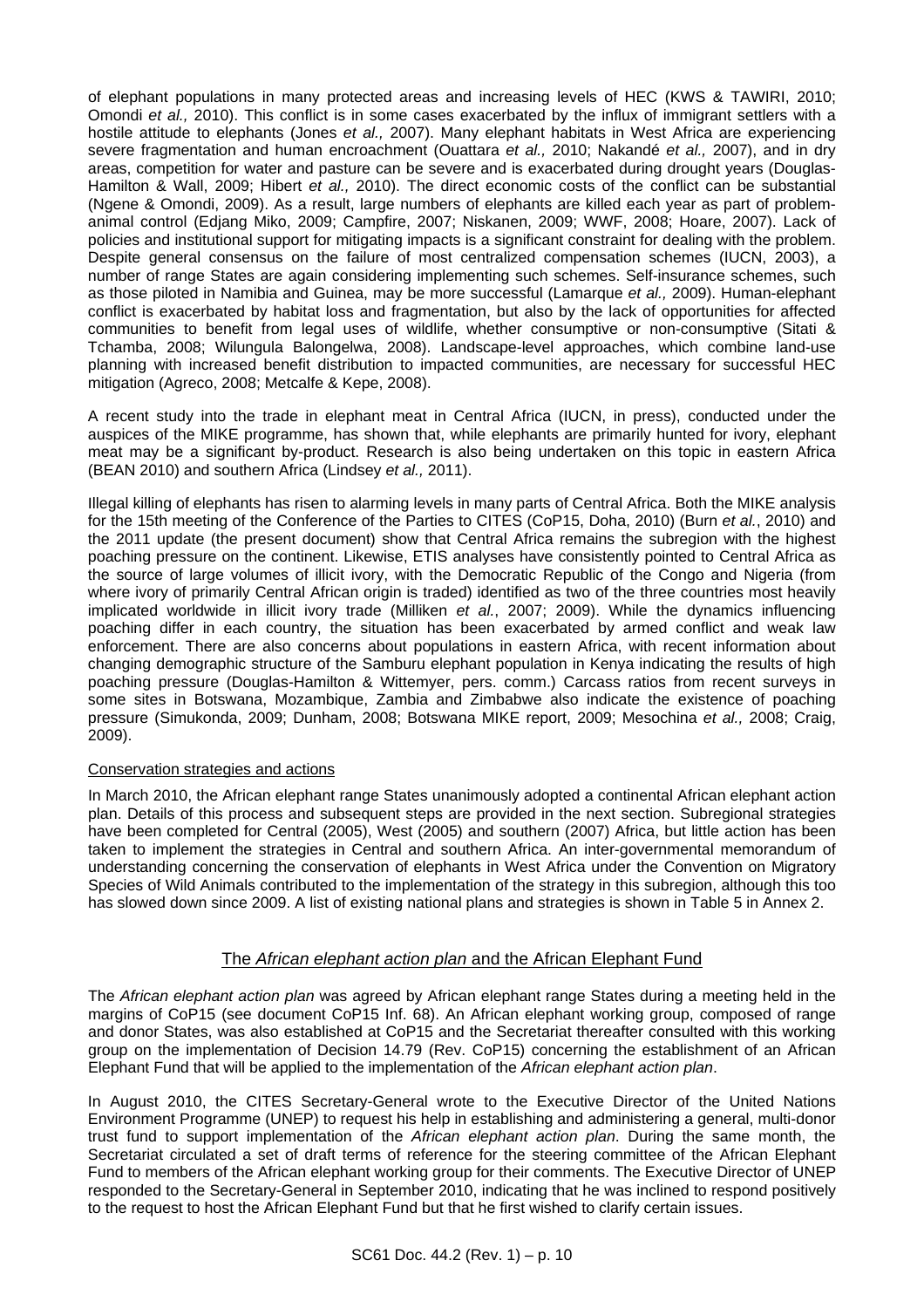The African Elephant Fund was discussed in detail at the Third African elephant meeting (AEM3, Gigiri, Kenya, 1-3 November 2010). The African elephant range States thoroughly reviewed and amended the draft revised interim terms of reference for the Fund's steering committee, and a new version was later distributed to participants for finalization. Range States agreed that the steering committee for the Fund should consist of 11 members, that is, three donor States (each of which had contributed a minimum of USD 50,000 to the Fund) and eight range State representatives consisting of two range States for each of four subregions, specifically: Central Africa (Cameroon and the Congo); East Africa (Kenya and the Sudan); southern Africa (Botswana and South Africa) and West Africa (Burkina Faso and Nigeria). France, Germany and the Netherlands were identified as the likely donor State members in the steering committee. They would be confirmed as donor State members as soon as their donations to the African Elephant Fund had been received.

As indicated in the AEM[3](#page-8-0) summary record<sup>3</sup>, a number of range States were supportive of UNEP as a possible host of the African Elephant Fund, especially if the usual Programme Support Cost (PSC) of 13 % could be waived or reduced. Other range States thought that it could be useful for the Fund to be hosted by UNEP at this time, but that other institutional options might be explored later. In November 2010, the Secretary-General of CITES wrote again to the Executive Director of UNEP about the possible establishment of the Fund by UNEP. The Executive Director informed the Secretary-General in December 2010 that he had decided to establish the African Elephant Fund and that the request for a reduction in the PSC was under consideration. In February 2011, the UNEP Governing Council approved the establishment of a multi-donor, technical cooperation trust fund for the implementation of the African Elephant Action Plan with effect from 1 February 2011. By agreement with UNEP, the applicable Programme Support Costs are equal to 7 % of the expenditures incurred for activities and projects financed by the trust fund.

The Secretariat will soon be writing to African elephant range and (anticipated) donor State members of the steering committee to obtain written comments on the latest draft interim terms of reference and to facilitate the transfer of pledged money into the African Elephant Fund.

## Monitoring the Illegal Killing of Elephants

This section is based on the results of an analysis of data generated by the CITES programme for Monitoring the Illegal Killing of Elephants (MIKE), conducted in April 2011 and duly reviewed by the MIKE Technical Advisory Group at its 10th meeting in May 2011. A more detailed report of the analysis will be made available to the Standing Committee as an information document. The data set used for analysis consists of 7,378 carcasses of elephants that died between 2002 and 2010 in 46 MIKE sites in 25 range States in Africa and 11 sites in four range States in Asia, representing a total of 348 site-years (Table 6 in Annex 2). The MIKE system formally comprises 45 sites in Africa and 18 sites in Asia, and has been in operation in Africa since 2002, and in Asia since 2003. The data contain a considerable number of gaps across several years caused by non-reporting on the part of several sites. Similarly, an evaluation of the efficiency with which sites are detecting and reporting elephant carcasses revealed that carcass detection efficiency leaves much to be desired in a number of sites. As can be seen from Table 6 in Annex 2, reporting and detection rates are particularly poor in West African and Asian MIKE sites. This may be partly due to the fact that these regions harbour the smallest elephant populations. Nevertheless, there remains ample room for improvement in reporting and carcass detection rates in both. The potential effects of these data gaps were evaluated and were not found to have a significant impact on the overall results, but given the paucity of data from Asia, the analysis is unable to reveal any insights on trends of levels of illegal killing of elephants in that region.

The MIKE programme evaluates relative poaching levels based on the Proportion of Illegally Killed Elephants (PIKE), which is calculated as the number of illegally killed elephants found divided by the total number of elephants encountered by patrols (or other means), aggregated by year for each site. PIKE may be affected by a number of potential biases related to data quality, carcass detection probabilities and other factors, and hence results need to be interpreted with caution. However, the fact that that the quantitative results presented below are in good agreement with qualitative information available from other sources, gives some confidence as to the robustness of the results. These results provide a number of new, evidence-based insights into the spatial distribution of the illegal killing of elephants, its trends in time and important factors associated with it.

<span id="page-8-0"></span>l *3 Available at [http://www.cites.org/eng/prog/MIKE/reg\\_meet/africa3/EN-Summary%20record%20AEM3.pdf.](http://www.cites.org/eng/prog/MIKE/reg_meet/africa3/EN-Summary%20record%20AEM3.pdf)*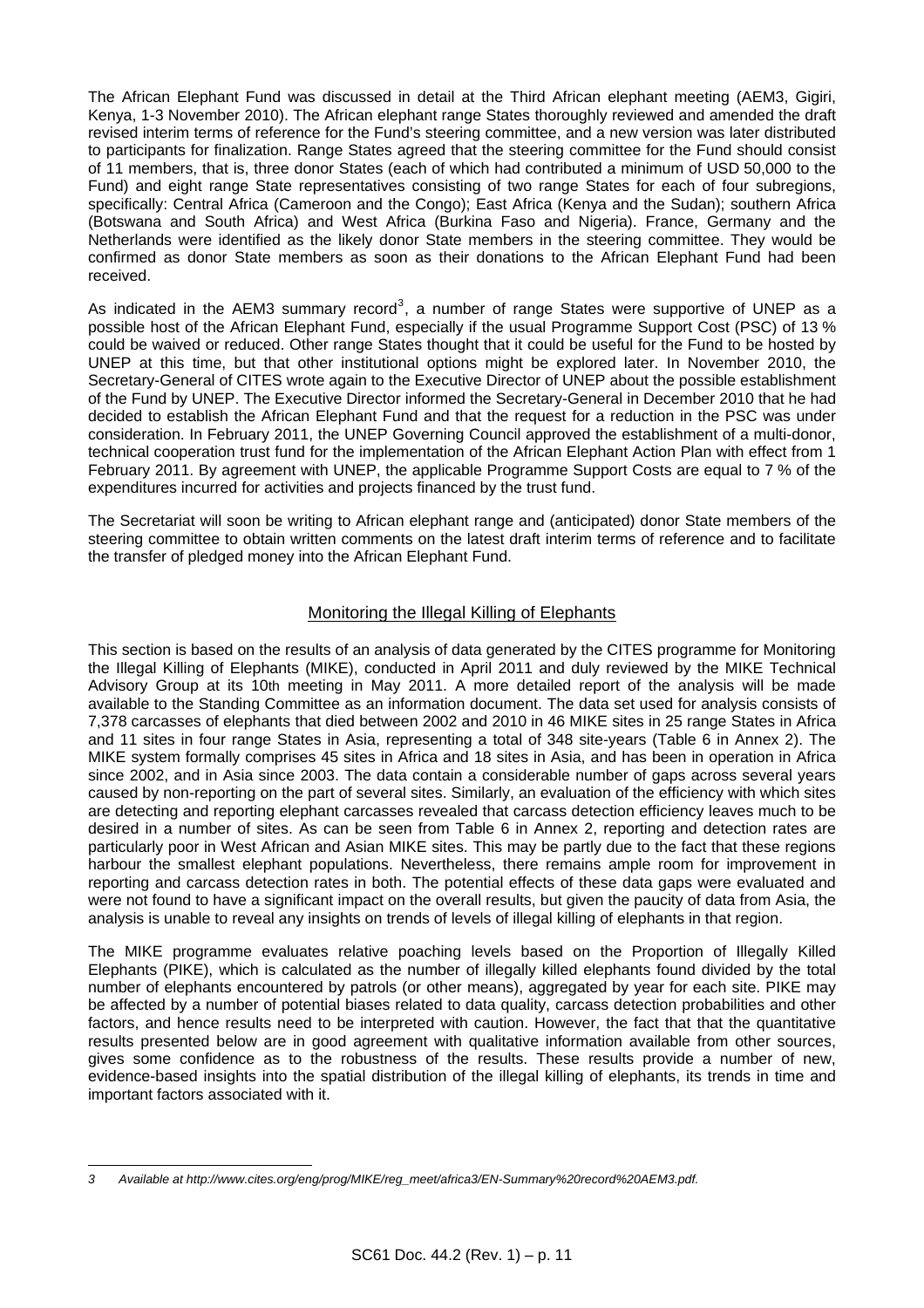### Trends and levels of illegal killing

[Figure 3](#page-9-0) shows time trends in PIKE at the continental level for both African and Asian MIKE sites, with error bars (95 % confidence intervals). The African data are suggestive of a mildly increasing overall trend, punctuated by declines in 2005-2006 and 2009. However, given the widths of the error bars, the overall trend in trend raw PIKE is only of marginal significance – even though some of the inter-annual changes, such as that between 2009 and 2010 are highly significant. Similarly, the data suggest an ongoing and sustained increase in levels of illegal killing since 2006, only interrupted by a transitory decline in 2009.

Some of the temporal variation in the trend could be affected by issues associated with data quality. This is most apparent for the Asian region, where the paucity of data (220 carcasses over seven years) makes it impossible to infer any trend for that region. For Africa, on the other hand, it seems plausible that the patterns recorded may reflect real trends in illegal killing, influenced by fluctuations in factors directly related with the demand for ivory.

Most of the overall variation in PIKE, however, is explained by spatial factors (sites and the countries and subregions in which they are located) rather than temporal factors. As can be seen from [Figure 4,](#page-10-0) Central Africa consistently displays high levels of poaching, while poaching levels are generally lower in eastern Africa and lowest of all in southern Africa. The picture is mixed in west Africa, with PIKE levels varying widely across years. This is probably a result of poor reporting rates and small numbers of carcasses reported by that subregion.



<span id="page-9-0"></span>*Figure 3. Regional PIKE trends with 95 % confidence intervals. The numbers of carcasses on which the graphs are based are shown at the bottom of each graph.*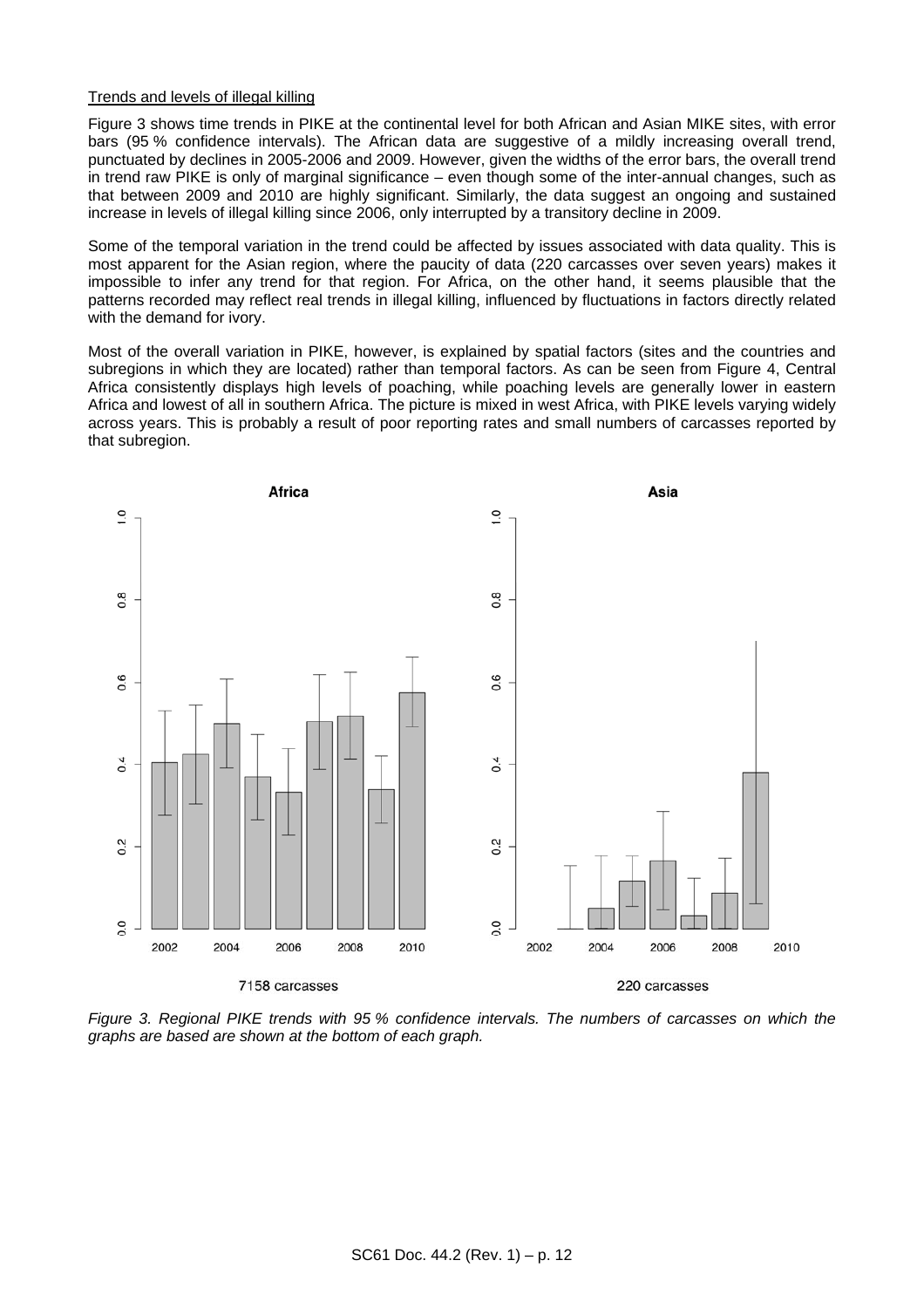

<span id="page-10-0"></span>*Figure 4. Subregional PIKE trends with 95 % confidence intervals. The numbers of carcasses on which the graphs are based are shown at the bottom of each graph.* 

### Factors associated with levels of illegal killing

The recent MIKE analysis evaluated the relationships between poaching levels and a wide range of factors at the site, national and global levels, which are considered in turn below. The overall model, which includes all the factors described below, explains over 60 % of the total variation in PIKE.

### Site-level factors

The MIKE analysis reveals a strong relationship between (human) infant mortality at the site level and levels of illegal killing of elephants. This suggests a direct link between poaching and poverty levels, with sites suffering from higher levels of poverty experiencing higher levels of elephant poaching. PIKE was also significantly, albeit less strongly, related with cattle density and land use heterogeneity at the site level. The relationship between cattle density and PIKE was negative, meaning that poaching levels tend to be lower where cattle densities are higher. This result may also be related to poverty, and to human nutrition in particular, as going out to hunt is less of an imperative in places where there is a readily available supply of animal protein in the form of livestock. However, this relationship may be confounded by the fact that cattle densities are significantly correlated with human population density. Although this implies that higher human densities are associated with lower levels of poaching, human impact on the landscape (as measured by the heterogeneity of land-use types) is positively related to PIKE. Thus it appears that human influence may exert both positive and negative effects on levels of elephant poaching.

There is also a strong, positive relationship between net primary productivity (which is used as a proxy for vegetation cover) and PIKE. Areas with denser vegetation cover tend to be associated with higher levels of poaching. Dense vegetation reduces visibility and hence decreases the detectability of poachers, making it easier and less risky for them to operate. A significant negative relationship between MIKE site area and PIKE was also recorded, with larger sites experiencing lower levels of poaching. This could also be associated with issues of poacher detectability, or with the logistics of poaching, as it is easier to quickly get in and out of a small site and less preparation is required in terms of rations, porters, and so on.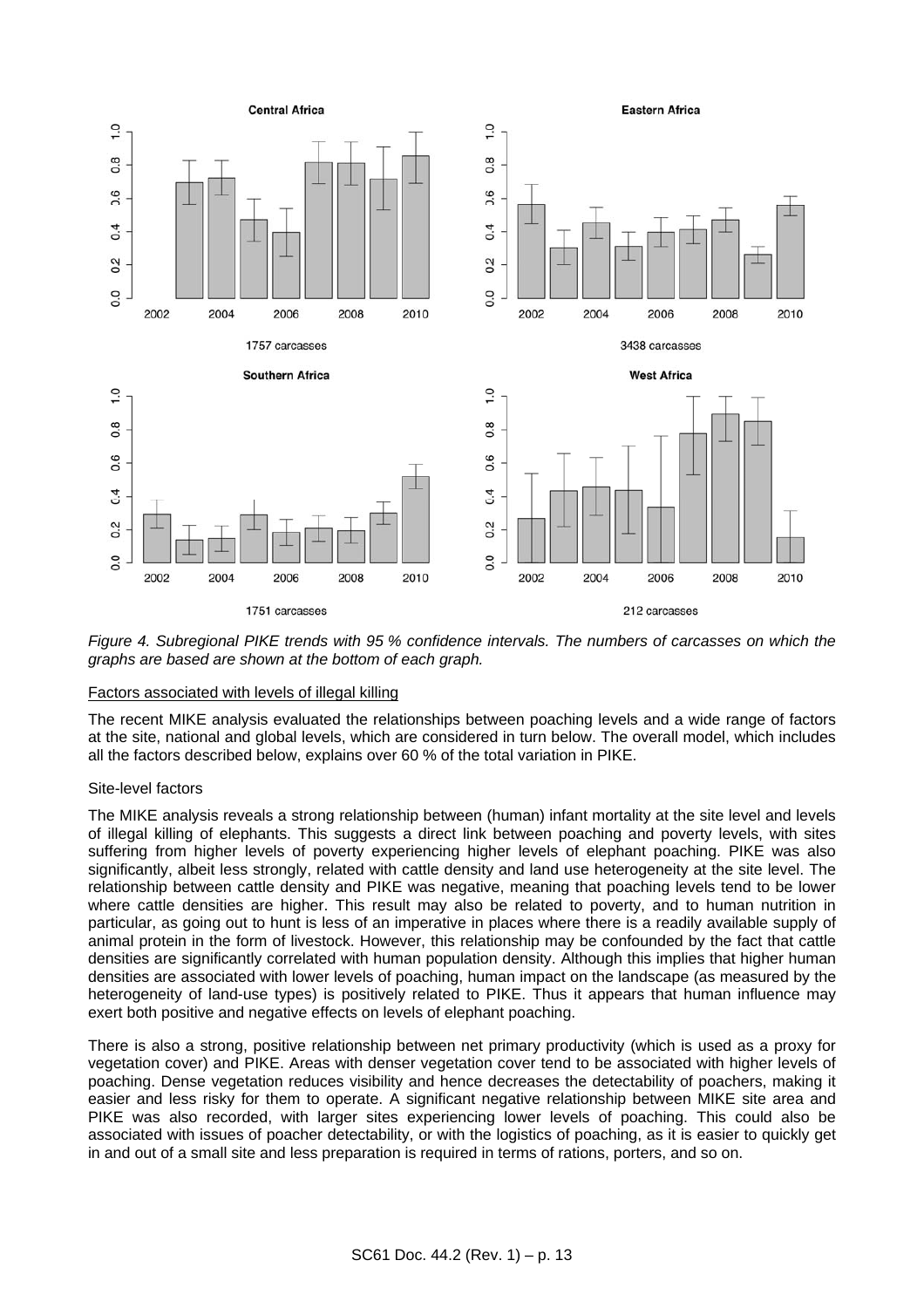#### Country-level factors

As in previous MIKE analyses, governance emerges as the most important national-level predictor of elephant poaching. The consequences of bad governance are likely to manifest themselves throughout the ivory trade chain, facilitating the movement of illegal ivory from the site all the way to the point of export. Human development, which was also an important predictor in the analysis, seems inextricably related to governance and poaching in a vicious circle: Poor governance prevents the improvement of the human condition, driving the rural poor to poaching for sustenance, which in turn provides incentives for underpaid and demotivated officials to facilitate, and benefit from, the movement of illegal ivory. Levels of governance are generally lowest in the Central African subregion, where poaching levels are highest.

#### Global-level factors

Demand for ivory in the absence of a legal market is widely recognized to be a key factor driving the illegal killing of elephants. As most of the ivory currently in trade is an illegal commodity, it is not possible to measure demand for it based on trade data. Instead, a measure of general consumer demand for goods and services in ivory-consuming nations, namely the annual percent change in household consumption expenditure (i.e. consumer spending), was used as a proxy for ivory demand in the analysis. Changes in consumer spending in China were indeed found to be strongly and positively related to PIKE, whereas the relationship between PIKE and consumer spending in Japan was negative but statistically marginal and unlikely to hold true ([Figure 5\)](#page-12-0). These relationships were also tested for a number of other countries known to be implicated in the transit or consumption of illegal ivory – namely Malaysia, the Philippines, Thailand and Viet Nam – but such relationships were found to be insignificant or marginal at best. Preliminary findings suggest, however, a positive relationship between tourist arrivals in Thailand and levels of illegal killing of elephants. If validated, this would support the view that Thailand acts primarily as an illegal ivory market for tourists rather than for its own nationals.

These findings support the evidence from ETIS that China has overtaken Japan as the world's largest consumer market for illegal ivory products, and that countries such as Malaysia, the Philippines and Viet Nam are entrepôts in the trade route to China. It is worth noting that levels of private consumption expenditure in China are continuing to increase in 2011. Thus, if demand in China is indeed a reliable predictor of levels of elephant poaching, PIKE could be expected to increase accordingly in the course of the current year (2011). Preliminary evidence from the Samburu-Laikipia MIKE site, where record levels of poaching for ivory are being measured this year, seems to support this hypothesis (Wittemyer and Douglas-Hamilton, pers. comm.).

The close relationship between trends in private consumption and levels of illegal killing suggests that illegal ivory is a luxury (or superior) good in China, and that demand for it is income-dependent (i.e. there is positive income elasticity of demand). On the other hand, if the negative relationship between PIKE and private consumption in Japan holds, it would suggest that illegal ivory in Japan has become, to use the technical term from economics, an "inferior good", whereby increases in income would lead to declines in demand for illegal ivory (i.e. there would be negative income elasticity of demand). This could be a consequence of increased environmental awareness associated with higher levels of per capita income.

There appears to be no time lag (within the annual time-frame in which both MIKE and ETIS operate) between demand and poaching trends. This suggests that poaching levels may quickly respond to perceived levels of current demand. Longer lags may be expected between the poaching and the arrival of ivory at the consumer market, but given the breadth of the global transport network, such lags could well be much shorter than a year. Furthermore, it might be expected that dealers in illegal goods, such as ivory, would tend to prefer to move the merchandise along the trade chain as quickly as possible to minimize chances of detection by law enforcement agencies, to avoid sitting on idle inventory, and to get the product to market while demand is still high.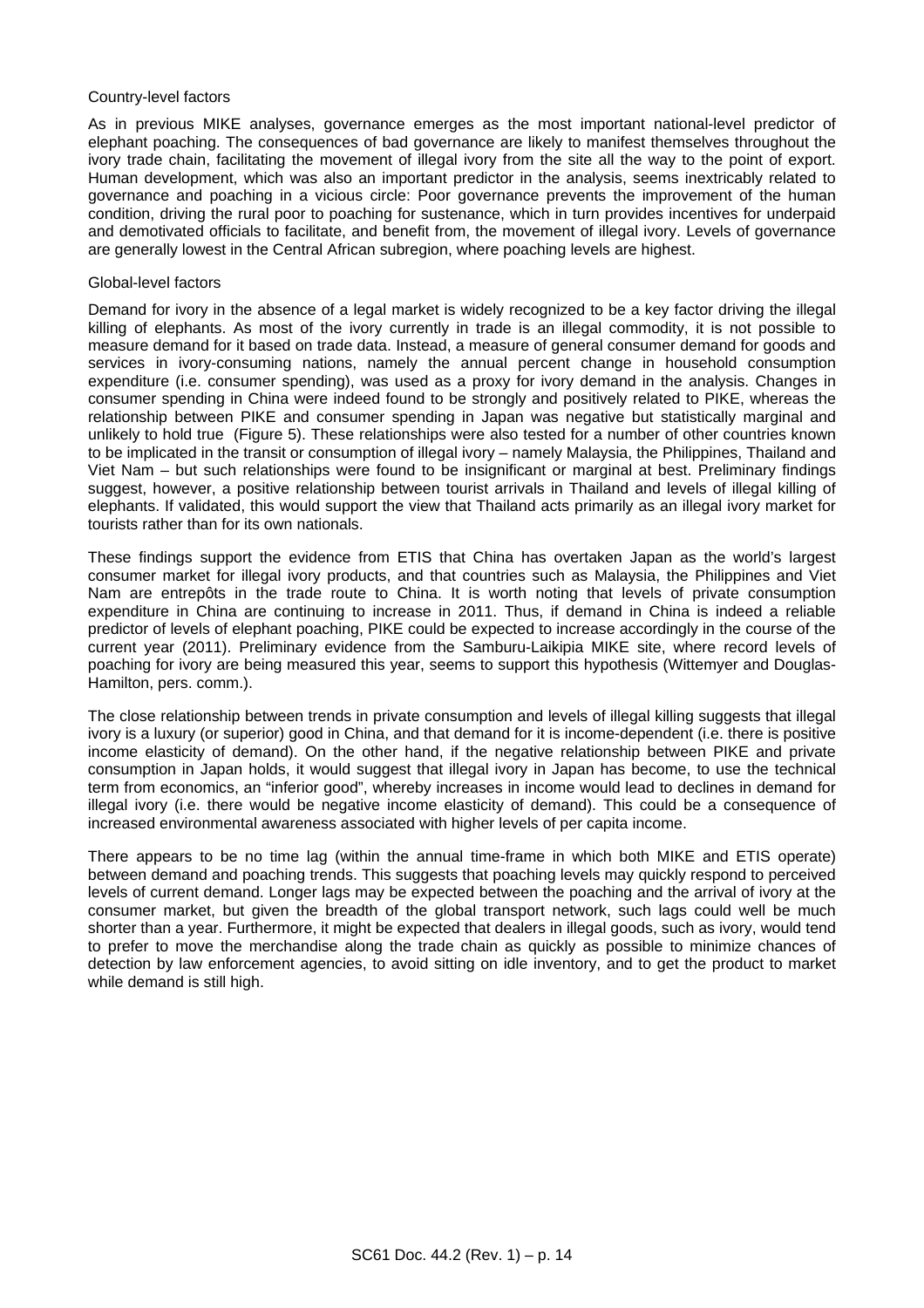

<span id="page-12-0"></span>*Figure 5. Superimposed trends of PIKE and household consumption in China and Japan.* 

Nevertheless, the role of illegally stockpiled ivory, which could have a strong influence on this dynamic, is not well understood at present. Data on the age and source of seized ivory would be needed to explore this dimension of the ivory trade chain. Data from isotope- and DNA-based techniques for identifying the age and source of ivory hold great promise in this respect, but their reliability needs to be independently assessed. If validated, these methods could, in conjunction with mandatory provision of ivory samples from ivory seizures, greatly improve current understanding of the dynamics of the ivory trade chain and its impact on elephant populations.

### Illegal Trade in Elephant Specimens

This section is based on results from ETIS. The ETIS data, as of 8 June 2011, comprised 16,929 elephant product seizure records from 87 countries or territories since 1989 (Table 7 in Annex 2). In comparison to the CoP15 analysis (see document [CoP15 Doc. 44.1, Annex 2](http://www.cites.org/common/cop/15/doc/E15-44-01A.pdf)), there are now 2,565 more records in ETIS, indicating that nearly four seizures have occurred each day since the last analysis was completed, and suggesting a much higher rate of reporting than previously (Milliken *et al.,* 2009). Since the production of document [CoP15 Inf. 53](http://www.cites.org/common/cop/15/inf/E15i-53.pdf), a subregional update of the ETIS data, a total of 184 new seizure records from 16 African elephant range States and 960 new records from four Asian elephant range States have been entered into ETIS. It is worth noting that eight African elephant range States (Angola, Benin, Equatorial Guinea, Guinea-Bissau, Liberia, Senegal, Somalia and Togo), and four Asian elephant range States (Bangladesh, Cambodia, the Lao People's Democratic Republic and Myanmar) have still never submitted a single elephant product seizure record over the 23-year period 1989-2011, but these countries collectively have been implicated in 495 ivory seizures that have taken place elsewhere in the world.

A total of 1,732 records represent non-ivory elephant products, whilst the remaining 15,197 cases detail ivory seizures. These records total 368,955 kg of ivory<sup>[4](#page-12-1)</sup>. Annual raw data totals, with the number of seizure cases in each year, are presented in [Figure 6.](#page-13-0) In comparison to the CoP15 ETIS analysis, unadjusted annual totals of ivory seized reached the highest level over the entire 23-year period in 2009, whilst 2010 represented the fifth highest annual total. Although only 62 seizure cases have been reported to ETIS for 2011, the volume of ivory seized has already surpassed the annual totals of three entire years which derive from hundreds of more seizure records. The remarkable increase in the number of seizure records reported in 2009 and 2010 is due to improved reporting from China, which is now submitting non-criminal ivory seizure cases to ETIS. These seizures, mostly comprising personal effects taken from citizens returning from overseas destinations, have effectively increased the annual number of records in the Chinese dataset by a order of magnitude over the typical annual number of seizure records from that country in the recent past (see Table 7 in Annex 2).

l

<span id="page-12-1"></span>*<sup>4</sup> The weight (kg) values of seizure records that only report number of pieces by ivory type have been estimated using regressions models based on the current ETIS dataset. Thus, slightly different formulas have been used in comparison to similar calculations made for the CoP15 analysis. Consequently, weight values of individual seizure cases may not be directly comparable between reports.*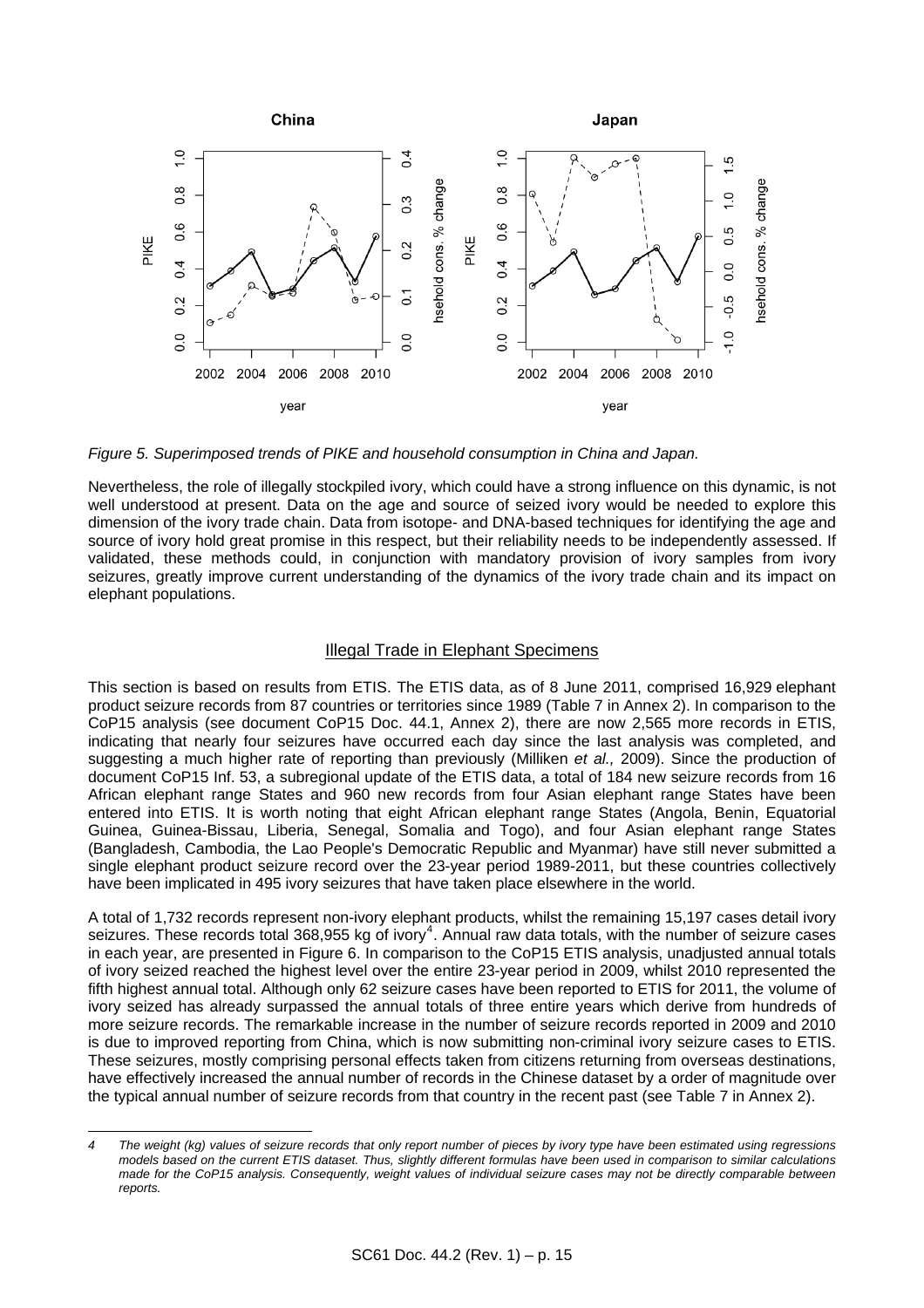### Trends and levels of illegal ivory trade

The CoP15 ETIS analysis documented a steadily increasing trend in levels of illicit ivory trade from 2004 onwards, with an exceptionally sharp upsurge in 2009. Although a trends analysis was not undertaken for this report, there is very little reason to believe that there has been any appreciable change since then. The raw, unadjusted data demonstrate that seizures of ivory reached record levels in 2009<sup>[5](#page-13-1)</sup> and that these levels were largely sustained in 2010. At the same time, the ETIS data give an indication that, taken as a whole and unadjusted for bias, the global law enforcement effort for ivory trade may have decreased since CITES CoP15, but this factor requires further statistical investigation. In most cases, effective law enforcement is believed to produce a deterrent effect on illegal activity, but the corresponding effect could be occurring, that is to say, ineffective law enforcement could be stimulating greater illegal trade in ivory. Finally, key underlying factors that were seen to be drivers of illegal trade in the CoP15 analysis, especially the pull of major unregulated domestic ivory markets in both Africa and Asia and large-scale movements of ivory to service these centres of consumption, have continued to exert great influence on trade patterns. As a consequence, there can be little expectation that the overall situation has shown improvement; indeed, there are legitimate reasons for believing that illicit trade in ivory may actually be getting worse. Overall, illicit trade in ivory remains at very high levels and little has changed for the better since the last comprehensive analysis produced in August 2009 for CoP15.



<span id="page-13-0"></span>

### Unregulated domestic ivory markets

Since 2002, each of the comprehensive analyses of the ETIS data prepared for meetings of the Conference of the Parties to CITES has demonstrated a statistically significant correlation between countries which have large, unregulated domestic ivory markets and poor law enforcement effort ratios. This relationship implies that countries which continue to allow elephant ivory products to be openly sold, in the absence of effective regulatory frameworks that serve to implement the provisions of Resolution Conf. 10.10 (Rev. CoP15) *'Regarding control of internal ivory trade*', are most likely to be the primary destinations for illicit flows of ivory. The Democratic Republic of the Congo, Nigeria and Thailand, the three countries shown to be the most highly implicated in the illicit trade in ivory in the CoP15 ETIS analysis, continue to permit some of the world's largest unregulated ivory markets to operate within their borders and this status remains unchanged. Angola, Mozambique, Egypt and Myanmar also allow large unregulated ivory markets to operate without complying with CITES requirements.

<span id="page-13-1"></span>l *5 The CoP15 analysis was based on only partial data through August 2009 and stated: "There is every expectation that the collection of more data will only enhance this result further, making 2009 a pivotal year in terms of escalating illicit trade in ivory" (Milliken et al., 2009).*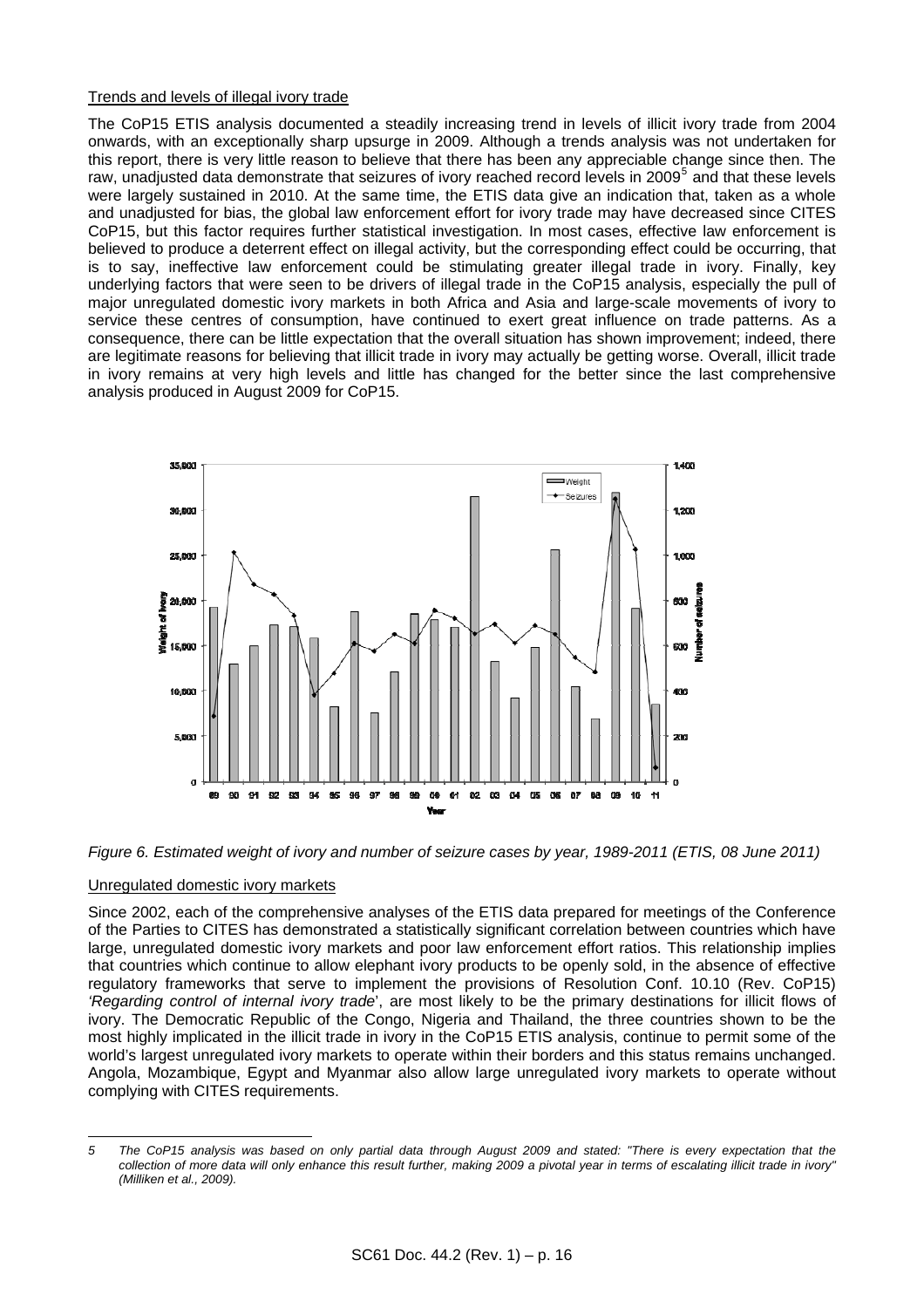Since CoP15, two ivory market surveys have been undertaken in Thailand and Egypt. In Thailand, where the last published study documented 26,277 ivory products in 270 outlets in five cities (Stiles, 2009), an initiative to track ivory stock turnover was undertaken by TRAFFIC in October-December 2010. Repeat surveys of 35 retail ivory outlets in Bangkok saw available ivory stocks grow from 4,822 products on the first visit to at least 5,537 items on a second visit, indicating nearly a 15 % increase in worked ivory product irrespective of any sales that occurred over the three-month period (P. Tansom, in. litt. to TRAFFIC). Another survey in Egypt, conducted in 2011 with funding from TRAFFIC, found 9,261 ivory items openly for sale in Cairo and Luxor, of which one-third appeared to be recently carved items, indicating only a marginal reduction over the results of a similar study in 2005 (Martin and Vigne, in prep.). At least seven workshops with a minimum of 23 craftsmen were documented in Cairo, where Chinese buyers reportedly accounted for at least half of all sales of ivory objects in Egypt's capital (Martin and Vigne, in prep.). Finally, there is evidence to suggest that worked ivory processing expressly for illegal export to the Hong Kong SAR and mainland China markets is now taking place in Nigeria (D. Jeldon, in litt. to TRAFFIC). Nigeria has long had the largest domestic ivory market in West Africa, but wholesale exports of worked ivory products to East Asia marks a worrying new development.

Overall, the evidence suggests that very little has changed since the ETIS analysis for CoP15 (Milliken *et al.,* 2009) which stated:

 *Whilst Decision 13.26 [the* 'action plan for the control of trade in African elephant ivory'*] remains the Convention's principal vehicle for closing unregulated and illicit domestic markets in Africa and Asia, its implementation has not affected any significant change since CoP13. Once again, the increasing trend is a clear signal that measures taken to date to implement Decision 13.26 have not been sufficient to demonstrate any positive impact.* 

Despite the *Action plan for the control of trade in elephant ivory* adopted with Decision 13.26 (Rev. CoP15), a number of large, unregulated domestic ivory markets continue to operate with impunity in various countries, especially Thailand, Nigeria and the Democratic Republic of the Congo. Such markets remain potent drivers of illegal trade and are currently not subject to any penalty risks or meaningful oversight pressure.

### Large-scale ivory seizures

The ETIS analysis for CoP15 (Milliken *et al.,* 2009) also documented the increasingly significant role that large movements of ivory play as a driver of illegal trade in ivory and discussed the value of using large-scale ivory seizures as a proxy measure for assessing the involvement of organized crime in the trade, stating:

 *The frequency of large-scale ivory seizures is increasing and provides evidence that there is a growing involvement of organized crime in the illicit trade in ivory. Asian crime syndicates operating from bases in various parts of the African continent are an increasing dimension in the trade which produces major challenges for effective law enforcement and good governance both in Africa and Asia.*

In the CoP15 analysis, large-scale seizures were defined as seizure events that involved one tonne of ivory or more (using 'raw ivory equivalent' weight<sup>[6](#page-14-0)</sup>). Since then, one study using extreme value theory to assess the threshold above which seizures of ivory should be classified as 'large-scale' suggested that 800 kg could be a better threshold for considering high-volume seizures in the ETIS data (Donovan, 2010). Thus, in the present analysis, seizures cases which involve 800 kg or more have been considered as large-scale seizures of ivory.

Currently, 75 cases from the period 1990-2011 can be defined as large-scale seizures. These seizures comprise both raw and worked ivory, and collectively total 146,015 kg of ivory, or a remarkable 40 % of the total volume of ivory represented by the ETIS data for this time period. Looking at the annual totals of these extreme seizure events, it can be seen that large flows of ivory within and from Africa appear to be a steadily increasing phenomenon over the last two decades, although fairly broad confidence limits are demonstrated in [Figure 7](#page-15-0) (left). At the same time, the weights of individual seizures are also gradually getting larger as can be seen in the statistically significant trend depicted in [Figure 7](#page-15-0) (right). It needs to be appreciated that both of these factors point to organized criminal syndicates becoming increasingly involved in the illicit trade in ivory from Africa to Asia.

<span id="page-14-0"></span>l *6 In the ETIS data, the loss of scrap and wastage is calculated for semi-worked and worked ivory pieces so that all weight values used for analytical purposes represent 'raw ivory equivalent'.*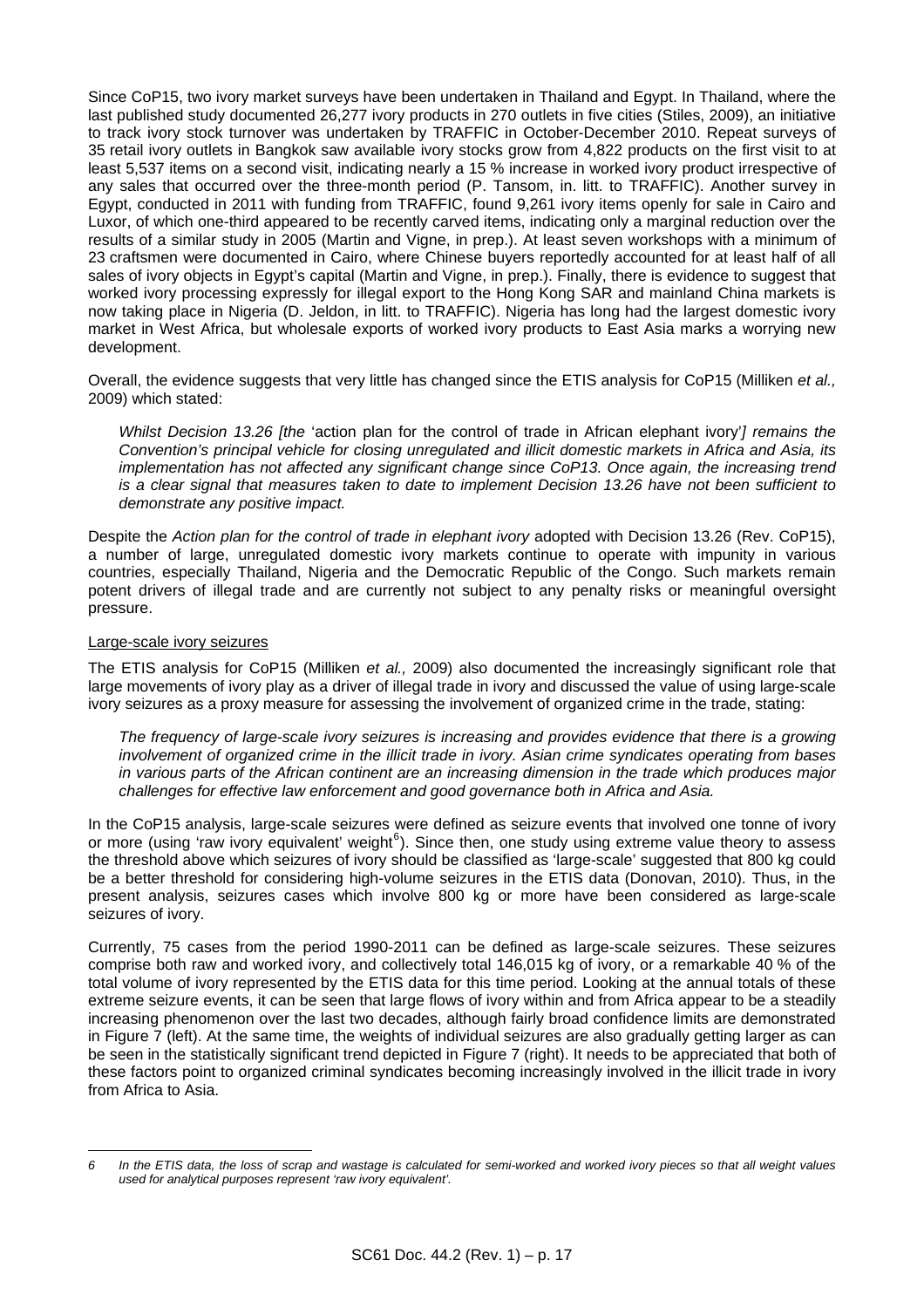

<span id="page-15-0"></span>*Figure 7. Trend in yearly total weight of seizures >800 kg, 1990-2011 (ETIS 08 June 2011) (left); and trend in weights of seizures >800 kg, 1990-2011 (ETIS 08 June 2011) (right)* 

Looking at the large-scale seizure data from 2009 onwards, an estimated 35,713 kg of ivory has been seized on 18 occasions in eight countries ([Table 3\)](#page-15-1). All but four of these major seizures have occurred since CoP15. Thailand, with six large-scale seizure events during this period, has impressively made the most seizures in terms of number, whilst Viet Nam has apprehended the greatest volume of ivory. The data indicate that Asian transit or importing countries collectively are four times more likely to make a large seizure than an African elephant range State. Most large consignments of ivory are reaching Asian markets through eastern Africa as Kenya, Uganda and the United Republic of Tanzania accounted for nearly 83 % of the total volume of ivory seized for which the country of origin or export was known. Another 10 % represents ivory flows from Nigeria, a country with very few elephants of its own. It is worrying to note that, in recent years, very few large-scale ivory seizures appear to have been successfully investigated and prosecuted, although regional law enforcement bodies, most notably the Lusaka Agreement Task Force in Eastern Africa and ASEAN-Wildlife Enforcement Network in Southeast Asia, are present in the two subregions where most such seizures are taking place. ETIS data suggest that, apart from the considerable financial loss such seizures entail, little, if any, other disruption to the organized crime bodies behind these transactions is occurring.

| Large-scale Ivory Seizures, 2009-2011      |                       |                                    |                                       |                                 |                                |  |
|--------------------------------------------|-----------------------|------------------------------------|---------------------------------------|---------------------------------|--------------------------------|--|
| <b>Country or</b><br>place of<br>discovery | Number of<br>seizures | <b>Total weight</b><br>seized (kg) | <b>Country of</b><br>origin or export | <b>Number</b><br>οf<br>seizures | Total<br>weight<br>seized (kg) |  |
| Asia                                       |                       |                                    | <b>Africa</b>                         |                                 |                                |  |
| China                                      | 2                     | 4,017                              | <b>United Republic</b><br>of Tanzania | 4                               | 14,015                         |  |
| Viet Nam                                   | 3                     | 9,312                              | Kenya                                 | 5                               | 9,237                          |  |
| Thailand                                   | 6                     | 8,356                              | Zimbabwe                              | 1                               | 2,198                          |  |
| Philippines                                | 1                     | 4,861                              | Nigeria                               | $\overline{2}$                  | 2,028                          |  |
| Hong Kong<br><b>SAR</b>                    | $\overline{2}$        | 2,508                              | Uganda                                | $\overline{2}$                  | 1,832                          |  |
| <b>Subtotal</b>                            | 14                    | 29,054                             | Cameroon                              | 1                               | 997                            |  |
| <b>Africa</b>                              |                       |                                    | <b>Subtotal</b>                       | 15                              | 30,307                         |  |
| Kenya                                      | 2                     | 3,464                              | Unknown                               | 3                               | 5,406                          |  |
| South Africa                               | 1                     | 2,198                              | <b>Total</b>                          | 18                              | 35,713                         |  |
| Cameroon                                   | 1                     | 997                                |                                       |                                 |                                |  |
| Subtotal                                   | $\overline{4}$        | 6,659                              |                                       |                                 |                                |  |
| Total                                      | 18                    | 35,713                             |                                       |                                 |                                |  |

<span id="page-15-1"></span>

| Table 3. Large-scale ivory seizures >800 kg, 2009-2011 (ETIS 08 June 2011) |  |  |
|----------------------------------------------------------------------------|--|--|

## Trade routes and ivory flows

Modelling of the ETIS data (which has not been bias-adjusted or smoothed) reveals useful insights in terms of understanding contemporary ivory trade patterns from Africa. [Figure 8](#page-16-0) compares raw ivory seizure data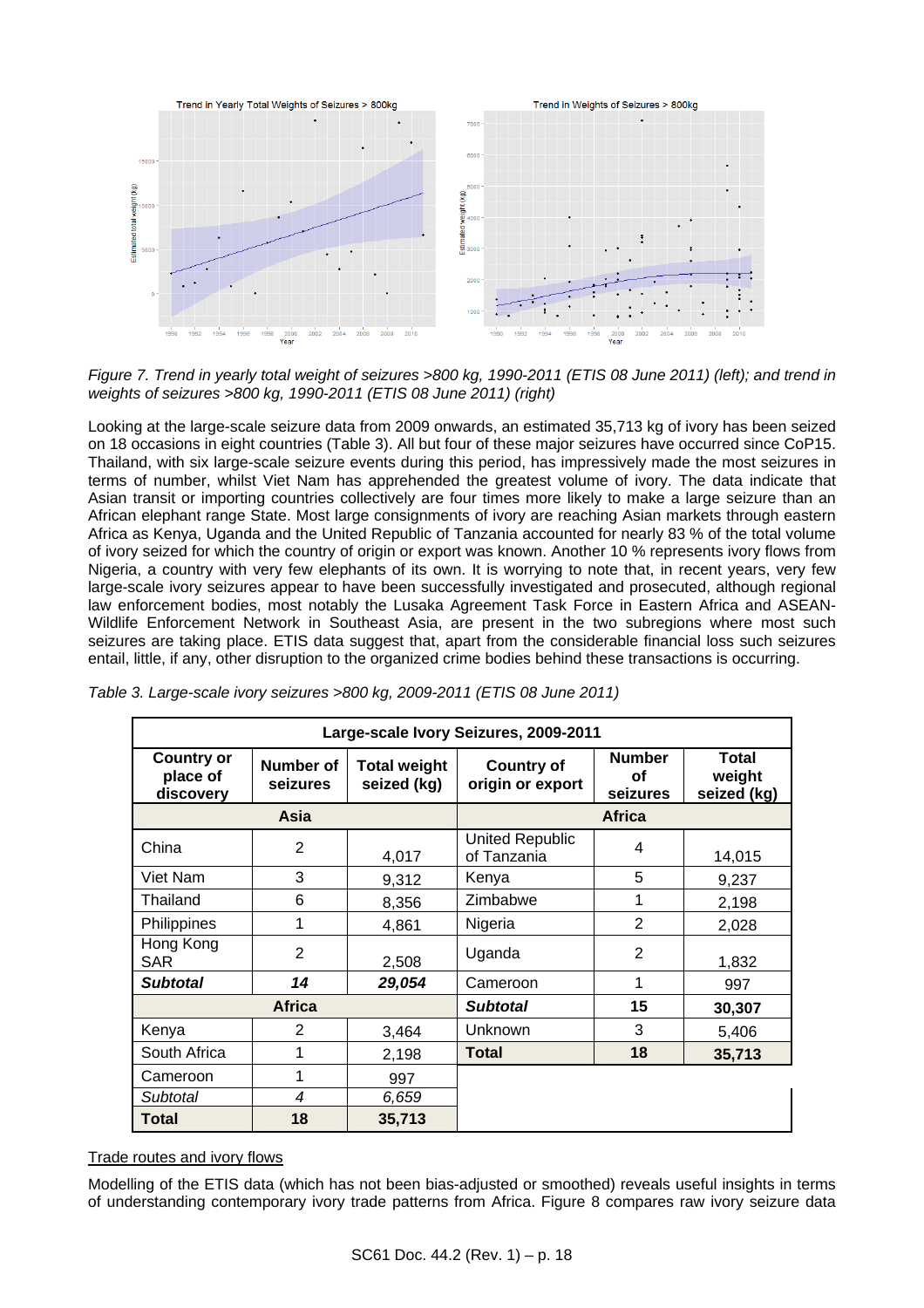that involve 50 kg or more aggregated at the subregional level between two 11-year periods, 1990-2000 and 2001-2011. The arrows show the route from subregion of origin to subregion of destination, but have been simplified to eliminate transit countries that might fall in other subregions. In these figure, the broader widths of arrows denote larger volumes of ivory moving along these pathways. Where circular arrows around the subregional labels are found, they indicate that seizures occurred whereby the country of origin and the country of destination were both within the same subregion.



<span id="page-16-0"></span>*Figure 8. African raw ivory flows from origin to destination by subregion[7](#page-16-1) , 1990-2000 (left); and 2001-2011 (right). 1990-2000 chart is based on 290 seizures (maximum weight: 6,625 kg); 2001-2011 chart is based on 360 seizures (maximum weight: 11,453 kg). Source: ETIS data 8 June 2011; all raw ivory seizures >50 kg.* 

Overall, it can be seen that there has been a substantial increase in illicit ivory flows from Africa to East Asia, which almost exclusively represents the Chinese market, including Hong Kong SAR and Macau SAR. Significantly, in the most recent period, these ivory transactions emanate from all four of the African subregions with elephant range States, but the trade from East, Southern and West Africa shows a marked increase. On the other hand, direct trade from Central Africa appears to have marginally decreased in the most recent period, but large volumes of ivory from this subregion are believed to be subsumed partially within the trade flows from eastern Africa, whilst probably most of the ivory coming from West Africa is derived from Central African elephants. Overall, because of a persistent lack of reporting, the ETIS data somewhat obscure the true dimension of illicit ivory trade from Central Africa.

At the same time, illicit ivory trade to Southeast Asia has also dramatically increased from East, Southern and West Africa over the last decade. These large ivory flows are principally due to the role Thailand plays as a major consuming country for raw ivory, but also results from other Southeast Asian countries, especially Viet Nam, Malaysia, the Philippines, Viet Nam and, most recently, the Lao People's Democratic Republic, serving as intermediate destinations for the Chinese and possibly Thai markets. Finally, it is worth noting that ivory trade flows from Africa to Europe have decreased over the last decade, whilst trade to North America in the last decade appears to have increased to some extent over the earlier period, especially from West Africa.

## Legal trade in ivory

Based on CITES annual report data over the 10-year period 2000-2009, an overview of legal trade in *Loxodonta africana* and *Elephas maximus* has been produced by the UNEP World Conservation Monitoring Centre (UNEP-WCMC, 2011). Apart from legal exports of CITES-approved ivory stocks from southern Africa in 2008, most legal trade in this period has comprised wild-sourced hunting trophies from African elephants. Averaging roughly 1,200 tusks annually (600 elephants), most countries generally appear to be within their declared export quotas reported to CITES on an annual basis. However, Côte d'Ivoire, which is not a destination for foreign sport-hunters and has never communicated a sport-hunted trophy quota to the CITES Secretariat, reported the export of 1,313 kg of tusks between 2000-2009, but importing countries only reported the direct import of 98 kg of tusks and 112 tusks over the same period. Of the reported trade, the majority was recorded as pre-Convention stock, with the exception of 579 kg of tusks recorded by Côte

<span id="page-16-1"></span>l *7 Legend for sub-regions: E.AF - Eastern Africa; E.AS – East Asia; EU – Europe; C.Af – Central Africa; N.Af - North Africa; N.AM – North America; Oc – Oceania; S.Af – Southern Africa; SE.As – Southeast Asia; W.Af – West Africa.*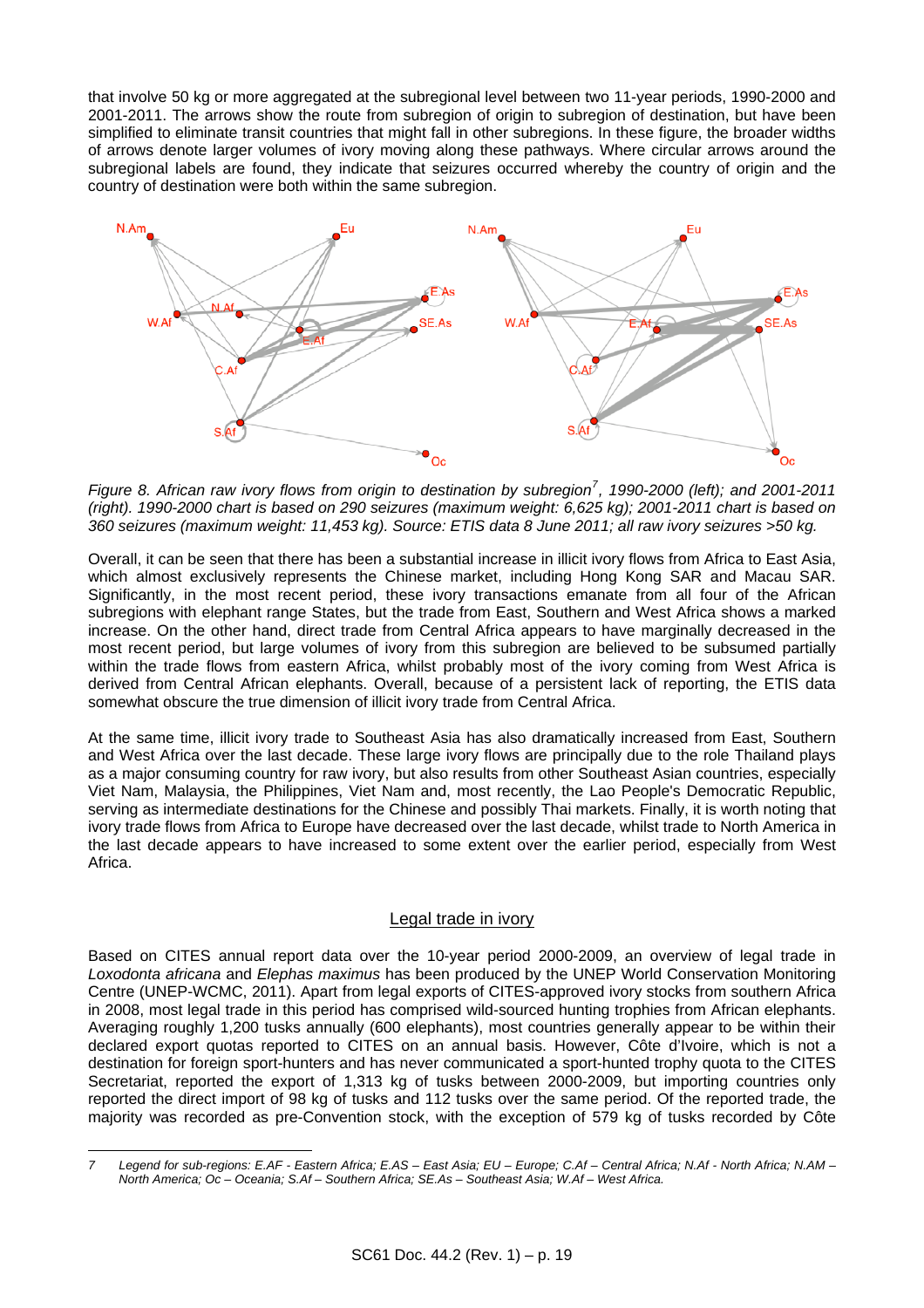d'Ivoire as wild-sourced, and 38 kg of tusks and 35 tusks reported by importers as wild-sourced. All wildsourced tusks were reported as personal possessions over this period. No wild-sourced trade with Côte d'Ivoire has been recorded since 2007. Summaries of legal transactions, compiled by UNEP-WCMC, are shown in Tables 8 to 12 in Annex 2.

## Discussion and Conclusions

From an African perspective, the situation facing elephants in Central Africa appears to be grave and is probably worsening. Compared to other parts of the continent, the status and distribution of elephants in this subregion are poorly documented and understood (Blanc *et al*., 2007; Blake and Hedges 2004). Endemic problems such as civil unrest, weak law enforcement and poor wildlife management are compounded by habitat loss, fragmentation and disturbance from infrastructure development and extractive industries (timber and mining). Assessing poaching through PIKE, the MIKE data consistently demonstrate substantially higher levels of illegal killing of elephants in Central Africa than any other subregion [\(Figure 4\)](#page-10-0). The MIKE analysis also finds that poverty and governance are the most important predictors of elephant poaching and, not surprisingly, levels of governance and human welfare generally rank the lowest in Central Africa. Finally, the ETIS data point to large ivory flows emanating from Central Africa, westward through Nigeria in West Africa or eastwards through Kenya, Uganda and the United Republic of Tanzania, a trade pattern that masks the true origin of the ivory. Expert opinion throughout Central Africa lends further support to the notion that elephants are in crisis in that subregion. This is not necessarily through lack of funding for conservation work on the ground, as large sums of money have been invested in forest conservation in Central Africa over the last 10 years. It would appear that these issues need to be holistically addressed at multiple levels.

Another important development in the ETIS data since CoP15 is the fact that the eastern Africa subregion has consolidated its position as the primary exit point for illicit ivory leaving the African continent, with Kenya and the United Republic of Tanzania as prominent countries of origin or export in the trade (Table 7 in Annex 2; [Figure 8](#page-16-0)), despite significant seizures being made in Kenya in recent times. As regional airline hubs continue to pioneer flight routes between Africa and Asia, and Kenyan and Tanzanian Indian Ocean seaports remain an essential link between vast interior expanses of Africa to external markets, East Africa offers the essential connectivity that illicit ivory trade requires. Whilst large amounts of Central African ivory are moving through these channels, levels of poaching appear to be escalating across the continent, including eastern Africa [\(Figure 8](#page-16-0)), and ivory from this subregion is also increasingly a part of these illicit trade flows.

Whilst the AESR 2007, as well as more recent surveys in key countries, continue to suggest further elephant population increases in the southern African subregion, the largest stronghold of the species, the marked escalation in PIKE values in 2010 gives cause for concern [\(Figure 4\)](#page-10-0). Although overall PIKE values for this subregion remain relatively low in comparison to other parts of Africa, the large recent increase needs to be carefully watched, particularly in view of the ETIS data which point to an increase in illicit ivory trade from this subregion, owing to the emerging role of Mozambique as a source and exit country for illicit ivory to Asian markets.

In West Africa, although elephant populations remain small and highly fragmented, PIKE values are also high and increasing throughout the subregion [\(Figure 4\)](#page-10-0). From an ETIS perspective, however, Nigeria remains the main country for large flows of illicit ivory. Again, most of this ivory originates in Central Africa, but Nigeria was also recently identified as the destination for a major shipment of ivory from Kenya, suggesting that ivory from as far away as eastern Africa may now be moving into the country.

Moving from Africa to Asia, the Chinese market remains the most prominent destination for illicit ivory in spite of the fact that restrictive government policy, committed implementation and steadfast law enforcement remain strong mitigating factors [\(Table 3;](#page-15-1) [Figure 8\)](#page-16-0). The recent seizure of 707 elephant tusks coming across the terrestrial border with Viet Nam supports previous assumptions that the series of large ivory seizures that occurred in Viet Nam in recent years were probably intended for the Chinese market. The internal destination within China of such large volumes of ivory remains a puzzle. As of yet, ongoing market monitoring and law enforcement within China do not suggest the presence of large, clandestine ivory processing operations or retail outlets. Thus, the prospect of such stocks leaking into legitimate ivory trade streams remains a real possibility against which China must remain vigilant. Reports that certain officially authorized retail ivory outlets are no longer openly displaying registration cards with legal ivory products is a development that could mask illicit trade and needs to be addressed (E. Martin, pers. comm., 2011). At the same time, Chinese nationals continue to be involved in illicit ivory trade throughout the African continent.

Likewise, the sensational series of large ivory seizures in Thailand since CoP15 supports the reoccurring ETIS finding that identifies the ivory industry in that country as a major player in the global trade (Table 7 in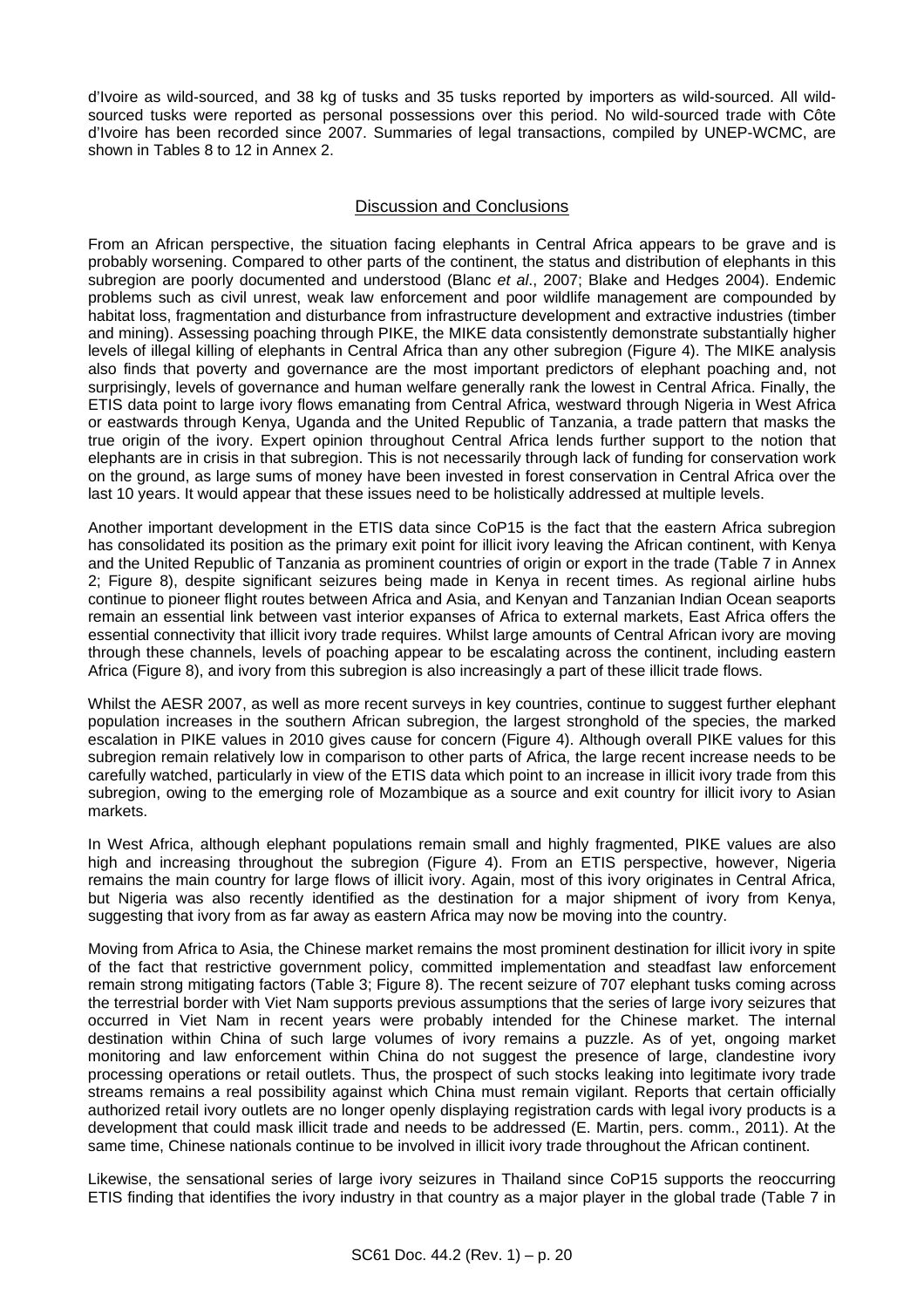Annex 2: [Figure 8](#page-16-0)). These large shipments constitute the raw ivory supply required by the country's ivory processing industry and its large retail market. Whilst improved law enforcement action at Thailand's ports of entry demonstrates important progress, legislative processes to address loopholes in Thai legislation appear stalled. The country's negative profile in ETIS could change if concerted law enforcement action were to be directed against the hundreds of retail-level outlets that continue to move vast volumes of worked ivory products of illicit origin each year.

## Recommendations

- 1. The global systems that monitor the status of elephants, the illegal killing of elephants and the legal and illegal trade in ivory have made considerable progress in enhancing current understanding of the illegal trade in elephant ivory from a supply chain perspective. The CITES-mandated ETIS and MIKE systems are now working closely together and are collaborating with the IUCN/SSC African and Asian Elephant Specialist Groups. Collectively, these systems deliver consistent, integrated and evidence-based results. It is important that MIKE and ETIS, together with those programmes that track legal elephant product trade under CITES and compile and analyse elephant numbers and distribution, be adequately funded to continue to provide critical information and analyses to the CITES Parties for their decisionmaking processes for elephant conservation.
- 2. The information and analyses provided to the Parties by these monitoring systems can only be as good as the quality of the data that go into them. Elephant range States must be encouraged to demonstrate their commitment to elephant conservation by providing timely, accurate data to the CITES-mandated monitoring systems as well as to the systems that underpin them. In particular, the following recommendations can be made in this regard:
	- a) Thorough and up-to-date knowledge of the status of elephant populations throughout their range remains central to a good understanding of the ivory trade chain and its impact on elephant populations in the wild. It is therefore recommended that elephant range States, assisted by international donors and appropriate partners where necessary, conduct regular, reliable surveys of all their elephant populations. It is essential that such surveys employ standardized and reliable methodologies such as those recommended in the MIKE survey standards. This is particularly applicable to Asia and Central Africa, where more widespread use of reliable monitoring methods is needed as a matter of some urgency.
	- b) There is ample room for improvement in the quantity and quality of elephant mortality data supplied to the MIKE programme, particularly by elephant range States in West Africa and the two Asian subregions. There are doubts about the accuracy of some of the data supplied by range States in these subregions, and their reporting rates are generally poor. Although elephant populations in these subregions are comparatively small, their contribution in terms of data is crucial to informed decision-making by the CITES Parties.
	- c) Poor reporting rates and inadequate compliance with MIKE standard protocols on the part of many elephant range States have dictated the need for the MIKE programme to utilize PIKE, rather than measures of catch per unit effort, as its main monitoring variable. While PIKE is theoretically a good indicator of poaching, its reliability is affected the quality of the data used to compute it. Range States should be encouraged to provide adequate law enforcement coverage to protect and monitor their elephant populations, and to regularly submit both elephant mortality and patrol effort data to the MIKE programme following its standard formats and protocols. These will serve to enrich the information base available to CITES Parties for decision-making, and would also enable a full validation of the 'PIKE approach'.
	- d) Whilst rates of reporting to ETIS have increased, data submissions from many range States still remain poor, especially in Central and West Africa, and Southeast and South Asia. Once again, Parties are urged to report elephant product seizures to ETIS in a timely manner, as called for in Resolution Conf. 10.10 (Rev. CoP15). Similarly, Parties should be urged to investigate and prosecute cases involving large-scale ivory seizures, and to report the outcomes of any such actions.
- 3. Numerous calls have been made and continue to be made for MIKE to provide an 'early warning' functionality. However, MIKE was not conceived as an early warning system, as this is not one of the stated objectives of Resolution Conf. 10.10 (Rev CoP15). In its current configuration, and with current rates and speeds of reporting from elephant range States, it is unrealistic to expect it to perform that